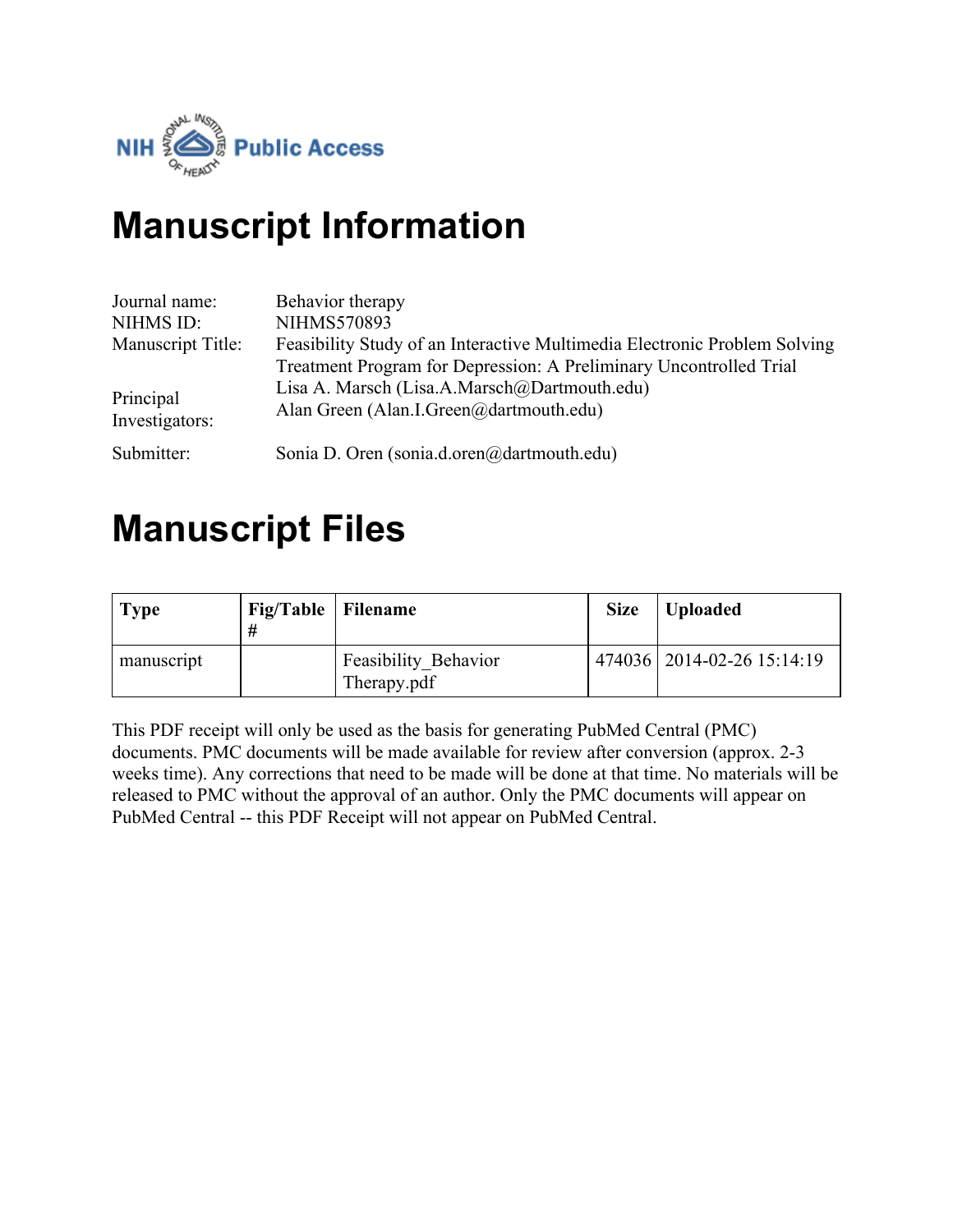

Available online at www.sciencedirect.com

### **ScienceDirect**

[Behavior Therapy xx \(2014\) xxx](http://dx.doi.org/)–xxx

BETH-00467; No of Pages 18; 4C:

**Behavior** Therapy

www.elsevier.com/locate/bt

### Feasibility Study of an Interactive Multimedia Electronic Problem Solving Treatment Program for Depression: A Preliminary Uncontrolled Trial

Margit I. Berman Jay C. Buckey Jr. Jay G. Hull Eftihia Linardatos Sueyoung L. Song Robert K. McLellan Geisel School of Medicine at Dartmouth

Mark T. Hegel

Center for Technology and Behavioral Health Geisel School of Medicine at Dartmouth

Computer-based depression interventions lacking live therapist support have difficulty engaging users. This study evaluated the usability, acceptability, credibility, therapeutic alliance and efficacy of a stand-alone multimedia, interactive, computerbased Problem Solving Treatment program (ePST™) for depression. The program simulated live treatment from an expert PST therapist, and delivered 6 ePST™ sessions over 9 weeks. Twenty-nine participants with moderate-severe symptoms received the intervention; 23 completed a mini-

James A. Cartreine was primarily responsible for the design and development of ePST™. We would like to thank Angelica Strassberger for her invaluable assistance conducting this project, and Cynthia Stewart for coordinating the use of the library space for administering the ePST™ intervention. We thank Bill Stiles from Miami University in Ohio for sharing the ARM data from the Second Sheffield Psychotherapy Project. We appreciate the National Space Biomedical Research Institute for supporting the development of the ePST™ program through NASA NCC 9-58.

Inquiries about ePST™ should be directed to [info@](mailto:info@cognitivebehavioraltechnologies.com) [cognitivebehavioraltechnologies.com.](mailto:info@cognitivebehavioraltechnologies.com)

Address correspondence to Margit I. Berman, Ph.D., 5D – Psychiatry; Dartmouth-Hitchcock Medical Center, 1 Medical Center Drive, Lebanon, NH, 03756; e-mail: [Margit.I.Berman@](mailto:Margit.I.Berman@dartmouth.edu) [dartmouth.edu](mailto:Margit.I.Berman@dartmouth.edu).

0005-7894/xx/xxx-xxx/\$1.00/0

© 2014 Association for Behavioral and Cognitive Therapies. Published by Elsevier Ltd. All rights reserved.

mally adequate dose of ePST™ (at least 4 sessions). Program usability, acceptability, credibility, and therapeutic alliance were assessed at treatment midpoint and endpoint. Depressive symptoms and health-related functioning were assessed at baseline, treatment midpoint (4 weeks), and study endpoint (10 weeks). Depression outcomes and therapeutic alliance ratings were also compared to previously published research on live PST and computer-based depression therapy. Participants rated the program as highly usable, acceptable, and credible, and reported a therapeutic alliance with the program comparable to that observed in live therapy. Depressive symptoms improved significantly over time. These findings also provide preliminary evidence that ePST™ may be effective as a depression treatment. Larger clinical trials with diverse samples are indicated.

Keywords: Electronic Problem Solving Treatment; depression treatment; computer-based therapy; therapeutic alliance

THE LIFETIME PREVALENCE FOR MAJOR DEPRESSIVE DISORDER in the United States is approximately 15% [\(Kessler et al., 2003](#page-17-0)). Many depressed individuals are undertreated or receive no treatment. In the National Comorbidity Study Replication, only 56% of participants with a mood disorder had sought treatment,

Please cite this article as: Margit I. Berman, et al., Feasibility Study of an Interactive Multimedia Electronic Problem Solving Treatment Program for Depression: A Preliminary Uncontrolled Trial, Behavior Therapy (2014), <http://dx.doi.org/10.1016/j.beth.2014.02.001>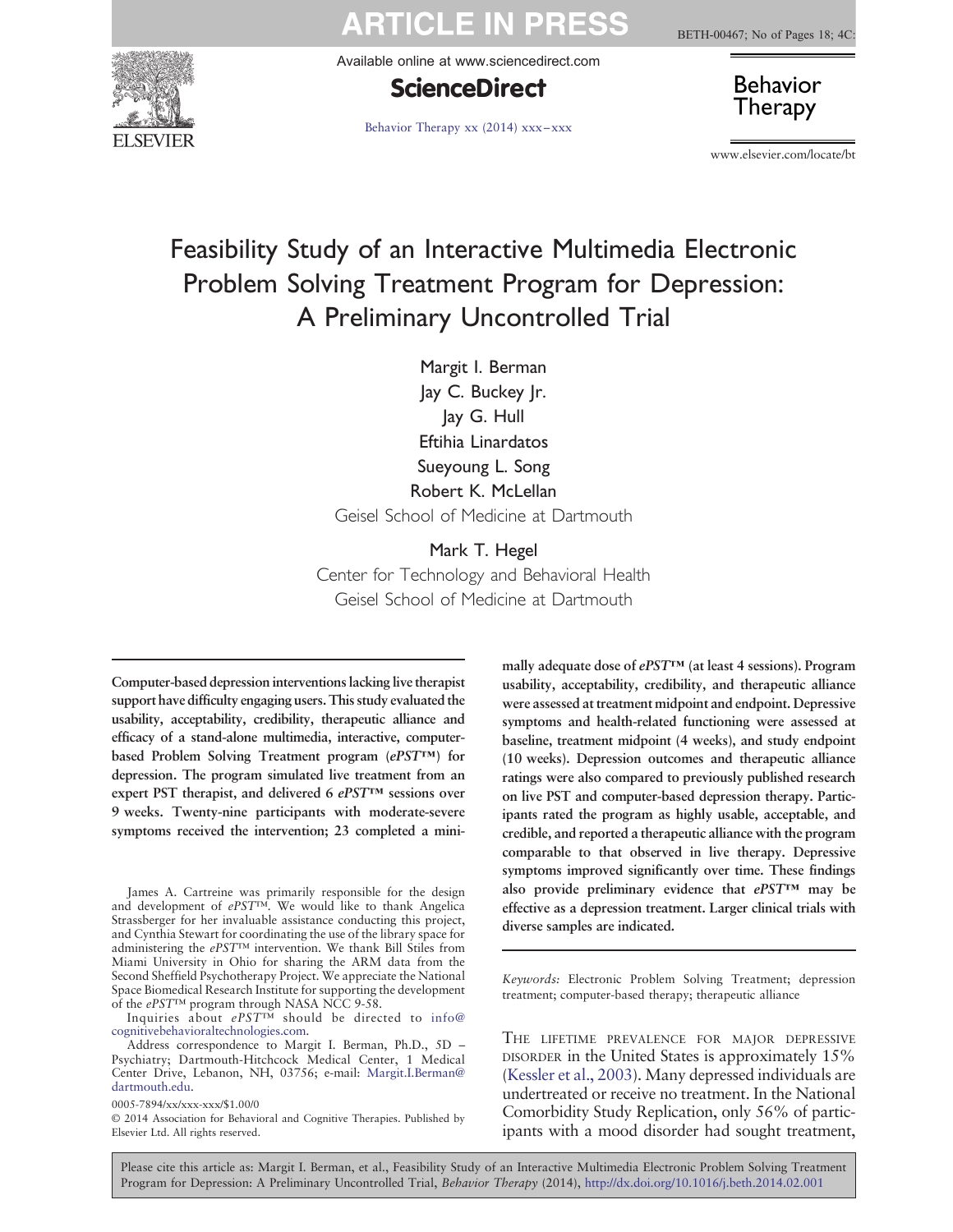#### 2 **berman et al. berman et al.**

and only 38% of those received minimally adequate treatment ([Wang et al., 2005](#page-18-0)). Inaccessible evidencebased treatments (especially psychotherapy), inconvenient clinic hours, distant locations, high costs, concerns about stigma, and worries about privacy all prevent depressed individuals from accessing treatment ([Hirschfeld, Keller, Panico &](#page-17-0) [Arons, 1997](#page-17-0)).

To reduce these barriers, computer-based (CB) depression treatments have been developed, both as stand-alone interventions and integrated into psychotherapy ([Cavanagh et al., 2006; Kaltenthaler](#page-16-0) [et al., 2006](#page-16-0); [Proudfoot et al., 2003\)](#page-18-0). Individuals with little time, or who value privacy and independence, prefer CB therapy to live therapy [\(Mohr](#page-17-0) [et al., 2010](#page-17-0)). In addition, because CB therapies are inexpensive, using them could increase access to care [\(Andersson & Cuijpers, 2009](#page-16-0)).

CB therapy can be effective for treating depression, with small to moderate effect sizes ([Andersson](#page-16-0) [& Cuijpers, 2009](#page-16-0)). Dropout rates are high, however—57% in CB therapies for depression [\(Richards & Richardson, 2012](#page-18-0)) compared to an average dropout rate of 20% in face-to-face psychotherapy ([Swift & Greenberg, 2012\)](#page-18-0). Participants may drop out of CB therapies for many reasons, including lack of acceptability or poor efficacy. One explanation for the high dropout rate may be the program's inability to engage users and develop a therapeutic alliance with them, which may also decrease acceptability or efficacy.Many CB therapies are text-dominated, noninteractive programs that fail to provide tailored feedback to the user. These programs may not develop the affective bond between therapist and client that underpins the therapeutic alliance [\(Martin, Garske, & Davis,](#page-17-0) [2000; Ormrod, Kennedy, Scott, & Cavanagh,](#page-17-0) [2010; Zuroff et al., 2000\)](#page-17-0). Consistent with this, CB treatments for depression lacking human support have higher dropout rates than those that have such support [\(Richards & Richardson, 2012](#page-18-0)).

Although CB treatments that include some interaction with a mental health professional develop alliance comparable to that observed in face-to-face therapy [\(Reynolds, Stiles & Grohol, 2006; Sucala et](#page-18-0) [al., 2012](#page-18-0)), the therapeutic alliance is not as predictive of outcome in CB therapies compared to live psychotherapy ([Andersson et al., 2012; Knaevelsrud](#page-16-0) [& Maercker, 2006\)](#page-16-0). Also, CB treatments provide poorer alliance than other treatment delivery methods ([King, Bambling, Reid & Thomas, 2006;](#page-17-0) [Leibert & Archer, 2006](#page-17-0)). At the same time, CB treatment models vary in ways relevant to forming a therapeutic alliance, such as the program's ability to interact with the user based on their inputs, involvement of mental health professionals, ability to

interact with peers who share the users' concerns, and use of audiovisual media.

One factor known to influence CB treatment outcome is professional support. CB researchers have identified several gradations of professional support, including (a) self-administered (SA) treatments (no therapist or nonprofessional contact beyond research assessment); (b) self-administered, structured (SAS) treatments (the participant must make an appointment to use the program in a lab or clinic setting, and may interact briefly with nonprofessionals); (c) predominantly self-help (PSH) interventions (therapists contact participants briefly to train them in using the CB treatment or provide a treatment rationale); (d) minimal-contact (MC) therapy (therapists actively assist the client in applying therapy techniques), and (e) therapist-administered (TA) treatment (face-to-face psychotherapy in which a CB treatment tool is used to enhance the therapy; [Newman, Erickson, Przeworski & Dzus, 2003;](#page-17-0) [Newman, Szkodny, Llera, & Przeworski, 2011](#page-17-0)).

CB depression treatment programs offering live professional support are more effective than those that do not, suggesting that programs without such support do a relatively poor job of creating a therapeutic alliance with users ([Andersson &](#page-16-0) [Cuijpers, 2009; Richards & Richardson, 2012;](#page-16-0) [Spek et al., 2007](#page-16-0)). But, integrating professional support into a CB treatment increases both the expense and the logistical challenges of providing the treatment. Therefore, an SA or SAS CB depression treatment that could generate an effective therapeutic alliance without requiring professional support might improve access to depression care significantly. Stand-alone CB depression treatments can enhance the therapeutic alliance with users in many ways, such as by creating user-accessible programs, generating belief in the program's helpfulness, providing empathy by offering insights into the depression experience, conveying warmth via audio or video recordings, or empowering users to access self-help resources within the program ([Barazzone, Cavanagh, & Richards,](#page-16-0) [2012](#page-16-0)). Although some of the commonly used, empirically supported stand-alone CB depression treatments (e.g., Beating the Blues, MoodGYM, Living Life to the Full; [Proudfoot et al., 2004;](#page-18-0) Pittaway et al., 2009; Christensen, Griffiths & Korten, [2002](#page-18-0)) incorporate features recommended for establishing a therapeutic alliance with users (e.g., providing positive expectancies and hope; [Richardson,](#page-18-0) [Richards, & Barkham, 2010](#page-18-0)), they are not as robust at providing features that develop the relationship over time (e.g., developing commitment and trust) or that maintain the relationship (e.g., responsiveness to difficulties experienced and flexibility in response to user inputs; [Barazzone et al., 2012](#page-16-0)).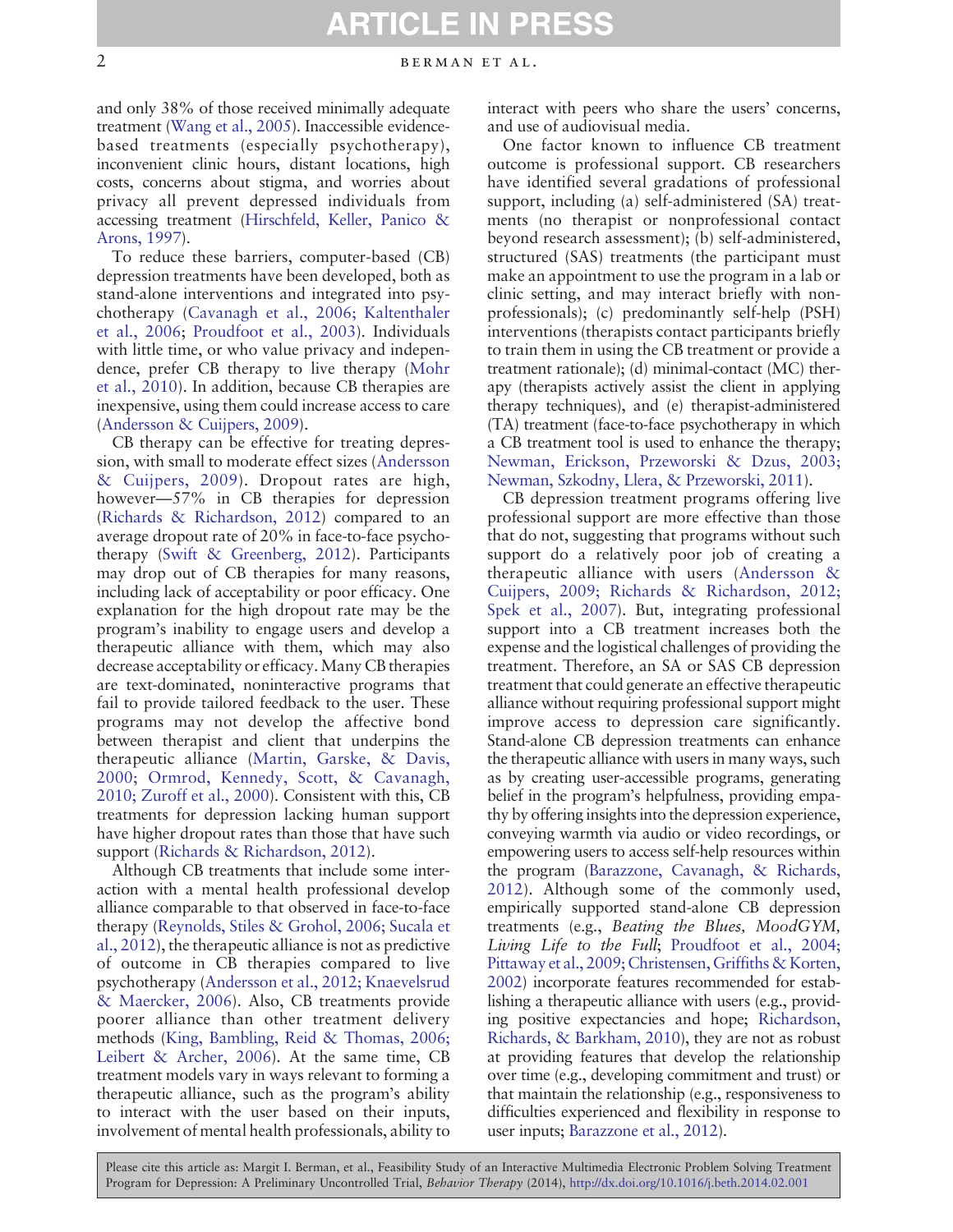#### outcomes in electronic problem solving treatment 3

In the current study, we evaluated a multimediabased, immersive, computer-based Problem Solving Treatment program (ePST<sup>TM</sup>) designed to create a stand-alone therapeutic alliance that responds flexibly to users' experience over time. The ePST™ program was built for the U.S. National Aeronautics and Space Administration (NASA) as part of a self-guided, confidential, psychosocial training program intended to help astronauts on long missions [\(Carter, Buckey, Greenhalgh, Holland, & Hegel,](#page-16-0) [2005](#page-16-0)). ePST™ uses problem-solving therapy ([Nezu,](#page-17-0) D'[Zurilla, Zwick, & Nezu, 2004\)](#page-17-0), and was adapted from Problem-Solving Treatment for Primary Care (PST-PC; [Arean, Hegel, Vannoy, Fan & Unuzter,](#page-16-0) [2008; Mynors-Wallis, Gath, Day, & Baker, 2000;](#page-16-0) [Mynors-Wallis, Gath, Lloyd-Thomas & Tomlinson,](#page-16-0) [1995](#page-16-0)). Therapeutic alliance is enhanced by using a virtual therapist (MTH) who appears onscreen throughout the user's engagement with ePST™ and who interacts flexibly via branching algorithms that provide personalized responses from the therapist to the user based on their input about their problemsolving experiences and depressive symptoms. The ePST™ program is particularly strong in providing flexible troubleshooting assistance when the user encounters difficulty with their problem-solving efforts. This feature is intended to promote the development and maintenance of the therapeutic alliance over time, a weakness noted for other CB depression programs ([Barazzone et al., 2012](#page-16-0)).

Although several stand-alone CB depression treatments are narrated by a mental health professional (e.g., [Pittaway et al., 2009\)](#page-17-0) or feature videos of model patients to normalize the experience of depression (e.g., [Proudfoot et al., 2004\)](#page-18-0), we are not aware of any CB programs for depression that use a virtual therapist that interacts directly and flexibly with users. The *FitTrack* program, a stand-alone CB intervention to enhance exercise and behavioral health, included a cartoon avatar trainer, which was programmed to engage in interactive textbased chats with users and to use relational behaviors, including empathy, social dialogue, and nonverbal immediacy. Versions of the FitTrack program that included the empathic interactive avatar led to greater working alliance and increased engagement with the program than versions that included no avatar or a "nonrelational" avatar that did not emit relationship-enhancing behaviors [\(Bickmore, Gruber, & Picard, 2005](#page-16-0)), suggesting that a virtual helper can be created that enhances the therapeutic alliance of stand-alone CB interventions. If ePST™ is feasible, efficacious, and able to create a robust therapeutic alliance, it will represent a step forward in the development of stand-alone CB depression treatments.

A previous pilot trial of the  $ePST<sup>TM</sup>$  program [\(Cartreine, Locke, Buckey, & Hegel, 2012](#page-16-0)) suggested that the program was credible, acceptable, and usable in a small group of participants with minor depression.<sup>1</sup> In the present study, we evaluated the program in a larger sample of mildly to moderately depressed adults to assess the credibility, acceptability, usability, and therapeutic alliance of ePST™ for depression. We also collected preliminary data on clinical outcomes from ePST™, including improvement in depressive symptoms. We hypothesized that (1) Participants would rate  $ePST^{\text{TM}}$ highly credible, acceptable and usable; (2) The program would create a strong therapeutic alliance with participants; and (3) Depression would show clinically and statistically significant improvement over time. To put our results in context, we conducted exploratory analyses to compare our findings to those obtained in other trials of both computer-based and live psychotherapy. Specifically, we compared (a) the therapeutic alliance developed with ePST™ to that obtained in studies of both live cognitive-behavioral therapy for depression and another CB depression treatment program, and (b) depression outcomes from ePST™ with outcomes using therapist-directed PST in a previous trial conducted by our research group for minor depression [\(Oxman, Hegel, Hull, & Dietrich, 2008](#page-17-0)), as well as a previous trial evaluating live PST with a population similar to ours for depression severity [\(Mynors-Wallis et al., 1995](#page-17-0)).

#### **Methods**

The Institutional Review Board of Dartmouth College approved this study.

#### participants

Participants were recruited via referral from the Employee Assistance Program (EAP) of a large academic medical center, the EAP of a liberal arts university in rural New England, a health coaching program at the medical center, posters, and newspaper advertisements. All participants were recruited between June 1, 2011, and March 15, 2012. The sample size was determined by the participants we were able to recruit during that time.

Participants were included if they were age 18 or older; had a Hamilton Depression Rating Scale (HAMD) score greater than 10 (indicating at least mild depression); had two or more symptoms of depression as defined by the Diagnostic and

 $1$  Note that none of the participants or data from this earlier study overlap with the participants or data presented here.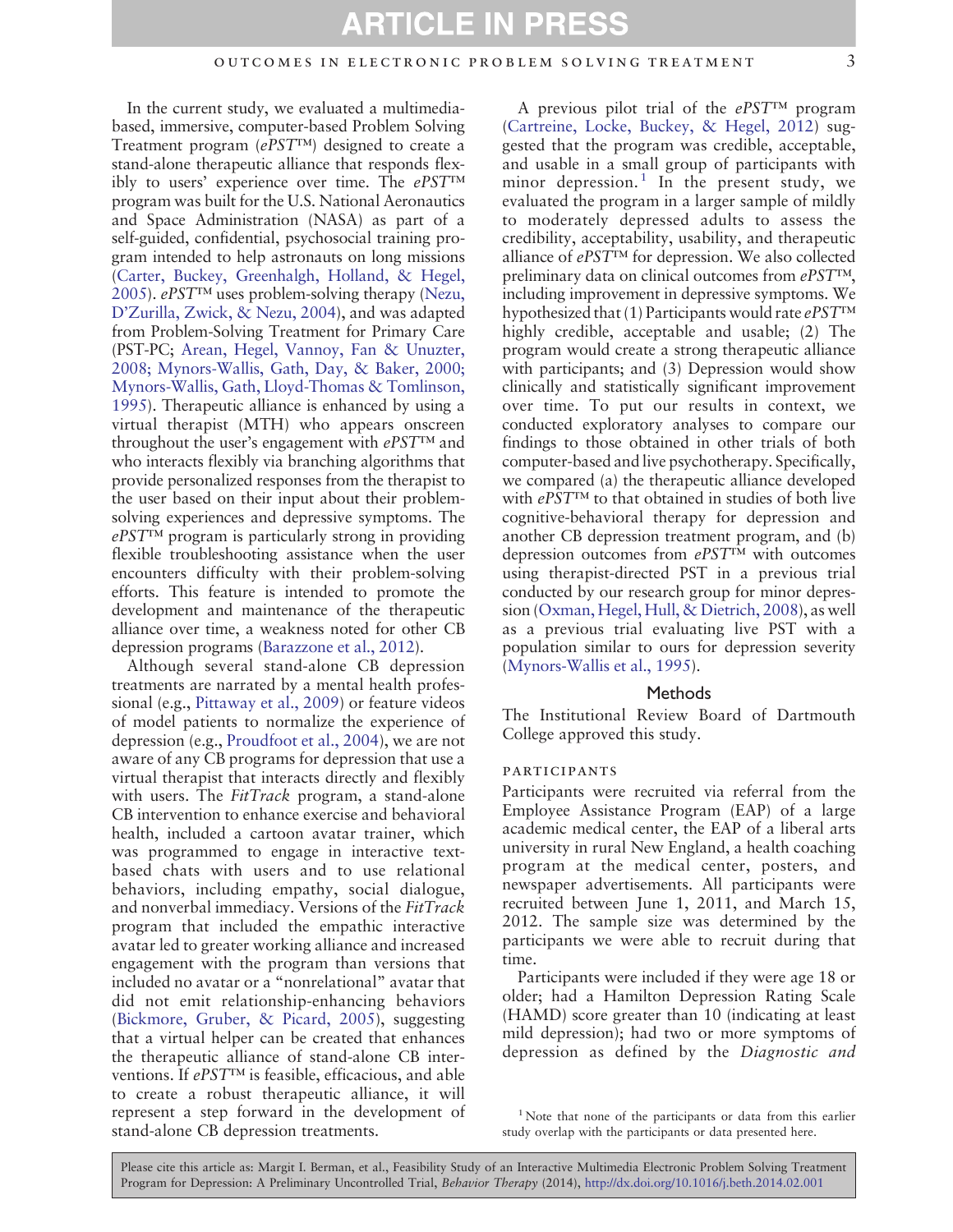#### 4 berman et al.

Statistical Manual of Mental Disorders (DSM-IV; [American Psychiatric Association, 1994](#page-16-0)), one of which was depressed mood or lack of pleasure; had persistent depressive symptoms for at least 4 weeks; were either willing to postpone the use of an antidepressant medication or were on a stable antidepressant regimen (no medication changes in the past 8 weeks or during study participation); were not currently receiving and were willing to postpone receiving psychotherapy; and were familiar with personal computers. Participants were excluded if they had a history of schizophrenia, bipolar disorder, obsessive-compulsive disorder, anorexia nervosa, or bulimia nervosa; had current active suicidal ideation or a recent (within the past 10 years) history of a suicide attempt or self-injurious behavior; or met criteria for current substance abuse or dependence. We excluded participants with these characteristics to avoid including participants who could not safely forego access to other psychiatric treatment during study participation, and to improve the homogeneity of the sample.

The average age of the sample was 53 years  $(SD = 12.6)$ . They were mostly female (79%) and non-Hispanic White (97%); one participant was Native American. The majority were married (55%), employed (66%), had attended college (83%), and had an annual income greater than \$40,000 (52%). Participants began the study significantly depressed: 80% met criteria for major depressive disorder at the initial assessment; 17% met criteria for dysthymic disorder (as assessed by Structured Clinical Interview for DSM-IV; [First, Spitzer, Gibbon, & Williams,](#page-16-0) [2002\)](#page-16-0). The median number of previous depressive episodes reported by participants was 10, and 62% were taking antidepressant medications at the initial assessment.

#### procedure

Following prescreening, eligible participants had an initial assessment, where informed consent was obtained and demographic, eligibility, and baseline measures were completed. Participants were scheduled to complete 6 ePST<sup>TM</sup> sessions over 9 weeks using a laptop computer and printer in the library of the medical center, individually, in a private study room. Because the program is highly interactive and varies in content depending on users' choices, sessions varied in length, but generally lasted 30 minutes to 1 hour. A nonclinician study coordinator was available if participants had questions while using the program. The coordinator also reviewed participants' Patient Health Questionnaire-9 (PHQ-9; [Kroenke et al., 2001\)](#page-17-0) responses at each ePST™ session to check for suicidality. If participants endorsed suicidality, a study psychologist completed a safety assessment within 24 hours. During the trial 18 such assessments for suicidality were conducted. In no case did a participant report an active intent or plan to self-harm, and consequently all participants who completed the safety assessment continued in the study. Study outcome assessments were administered at Weeks 4 and 10. Participants received a \$20 cash incentive for completing each of the baseline, Week 4, and Week 10 assessments.

#### the epst™ program

At each *ePST<sup>™</sup>* session, when users logged in, they were welcomed by a therapist (MTH), presented via audio and video. The user then completed the computer-administered PHQ-9, and the virtual therapist provided personalized feedback about symptoms and progress. The first ePST™ session provided education about depression and the six steps of problem-solving therapy:

- 1. Clarifying the problem.
- 2. Establishing an achievable goal.
- 3. Brainstorming solutions.
- 4. Evaluating the pros and cons of each solution and selecting one or more solutions.
- 5. Developing an action plan to implement the solution(s).
- 6. Evaluating the success of the implementation and troubleshooting as needed.

During all sessions, the virtual therapist guided users through all steps of problem-solving therapy for at least one problem, plus scheduling enjoyable activities. The therapist also provided personalized feedback about users' progress solving their problems and improving depression, and helped users troubleshoot difficulties. At the end of each ePST™ session, users received a printout summarizing the work on each problem, the action plan to be completed before the next session, and a schedule of their self-generated enjoyable activities for the coming week.

#### **MEASURES**

All clinician-rated measures were administered by either a licensed psychologist (MIB, SS) or a postdoctoral fellow with a Ph.D. in clinical psychology (EL). All raters had previous experience administering and scoring structured clinical rating scales in research. Eligibility measures were administered only at Week 0, clinical outcome assessments (clinician and self-administered) were conducted at Weeks 0, 4 and 10 of the study, and feasibility and therapy process measures were administered at Weeks 4 and 10 (except where noted).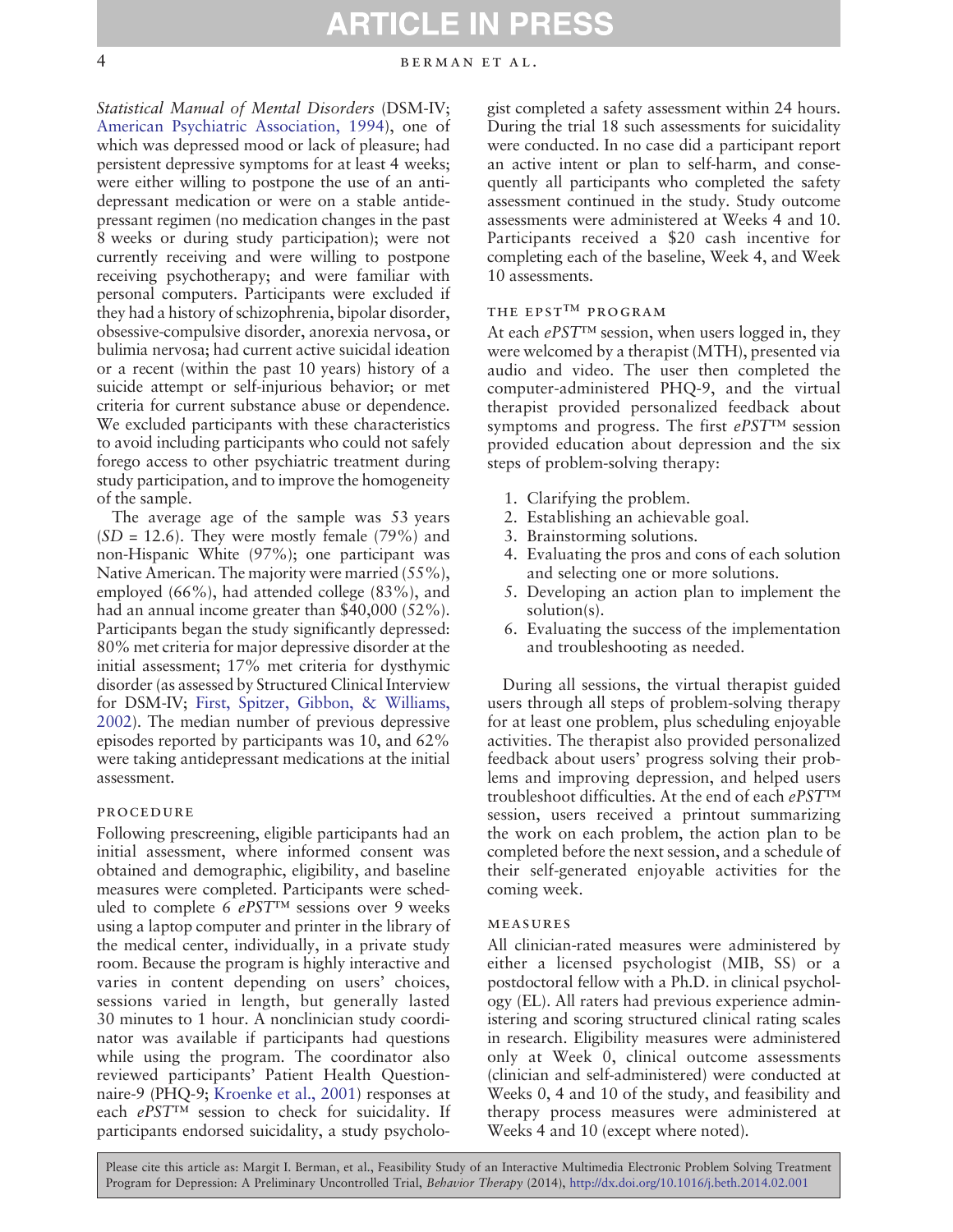#### Eligibility Measures

Hamilton Rating Scale for Depression-17 Item (HAMD; [Hamilton, 1960](#page-17-0)). The HAMD (a widely used measure of depressive symptom severity) was used to establish eligibility for study inclusion. HAMD scores range from 0–50, with higher scores indicating more severe depressive symptoms. A score of 10 or more on the clinician-rated HAMD was required for inclusion. Internal consistency estimates for the HAMD across studies range from 0.46 to 0.97, and retest reliability across studies ranges from 0.81 to 0.98 ([Bagby, Ryder, Schuller,](#page-16-0) [& Marshall, 2004\)](#page-16-0). Cronbach's alpha in this sample was 0.53. Most studies have shown adequate convergent validity ([Bagby et al., 2004\)](#page-16-0), and the HAMD also demonstrated good discriminant validity for classifying and discriminating among diagnostic groups [\(Bagby et al., 2004\)](#page-16-0).

Structured Clinical Interview for DSM-IV Research Version (SCID; [First et al. 2002\)](#page-16-0). The SCID is a structured clinical interview to establish psychiatric diagnoses. The Screening, Mood Disorders, Psychotic Disorders, OCD, Eating Disorders, and Substance Use Disorders Modules of the SCID were administered at Week 0 to determine diagnostic exclusion criteria and to establish mood disorder diagnoses. The Mood module was readministered at Week 10 to assess remission status. Test-retest reliability for the SCID modules used in this study ranges from 0.35 to 0.91 depending on module and study ([Zanarini et al.,](#page-18-0) [2000; Zanarini & Frankenburg, 2001\)](#page-18-0). The SCID has demonstrated superior validity over clinical interviews for establishing psychiatric diagnosis and is considered the gold-standard for diagnostic interviewing ([Steiner, Tebes, Sledge, & Walker, 1995\)](#page-18-0).

Demographic data. At Week 0, participants completed a demographic questionnaire.

#### Feasibility and Therapy Process Measures

System Usability Scale (SUS; [Brooke, 1996\)](#page-16-0). The SUS is a 10-item self-report measure used to evaluate the ease of using interfaces, software, and other technological devices. Users endorse 10 statements (e.g., "I found the system unnecessarily complex") using a 5-point Likert scale  $(1 = strongly \, disagree;$  $5 = strongly agree$ ). The sum of the individual items (range 0–40) is multiplied by 2.5 to obtain the total score, ranging from 0 to 100, with higher scores indicating better usability. Test-retest reliability has not been computed in any research of which we are aware. Cronbach's alpha across samples has been estimated at 0.91. The average SUS score across many studies of computer systems is 70 [\(Bangor,](#page-16-0) [Kortum, & Miller, 2008](#page-16-0)). The SUS has demonstrated evidence of discriminant validity for detecting different interfaces and changes in products, as well as concurrent validity with a single-item measure of user-friendliness [\(Bangor et al., 2008](#page-16-0)). Cronbach's alpha for the SUS in the current sample ranged from .75 to .87.

Acceptability of Self-Guided Treatment (AST; [Cartreine et al., 2012](#page-16-0)). The AST is a measure used in our previous research on ePST™ to assess the acceptability of  $ePST<sup>TM</sup>$  as a stand-alone treatment for depression (Cartreine et al.). This measure includes 16 statements (e.g., "I would feel comfortable using this program without a clinician's supervision") that participants respond to on a 7-point Likert scale,  $(1 = strongly disagree; 7 =$ strongly agree). Individual item scores are averaged and range from 1 to 7, where 7 represents strong agreement that  $ePST^{\text{TM}}$  is acceptable as a stand-alone treatment for depression. Cronbach's alpha for the AST in this sample was excellent, ranging from .93 to .95. Alpha in the previous study was 0.83 (Cartreine et al.). Cartreine et al. did not present test-retest or validity data for the scale.

Credibility Questionnaire (CQ). The CQ is a 9-item, study-designed measure to assess the intervention's credibility. Items were drawn both from measures of computer program and website credibility [\(Fogg et al., 2001\)](#page-16-0) and measures of the credibility of psychotherapy interventions [\(Borkovec & Nau, 1972\)](#page-16-0). It also includes 2 items used in research on the acceptability of live PST [\(Thornett & Mynors-Wallis, 2002\)](#page-18-0) (e.g., "How much do you trust the program to help you?"). Participants responded using a 10-point Likert scale  $(1 = not at all; 10 = completely)$ . Individual item scores are averaged and range from 1–10, where 10 represents the intervention being completely credible to the user. Cronbach's alpha for the CQ in this sample was excellent, ranging from .95 to .97.

The Agnew Relationship Measure (ARM; [Agnew-](#page-16-0)[Davies, Stiles, Hardy, Barkham,](#page-16-0) & Shapiro, [1998](#page-16-0)). The ARM is a 28-item measure of the therapist-client working alliance in psychotherapy, designed to tap therapeutic bond, goal agreement, social influence, interpersonal initiative, and power aspects of the therapeutic alliance, without including items that might be early markers of outcome. We selected the ARM because it has been used in alliance research in CB treatment for depression (e.g., [Ormrod et al., 2010; Reynolds et al., 2006\)](#page-17-0). The ARM (client form) yields 5 subscales assessing the degree to which the client takes initiative for treatment and feels openness toward, confidence in,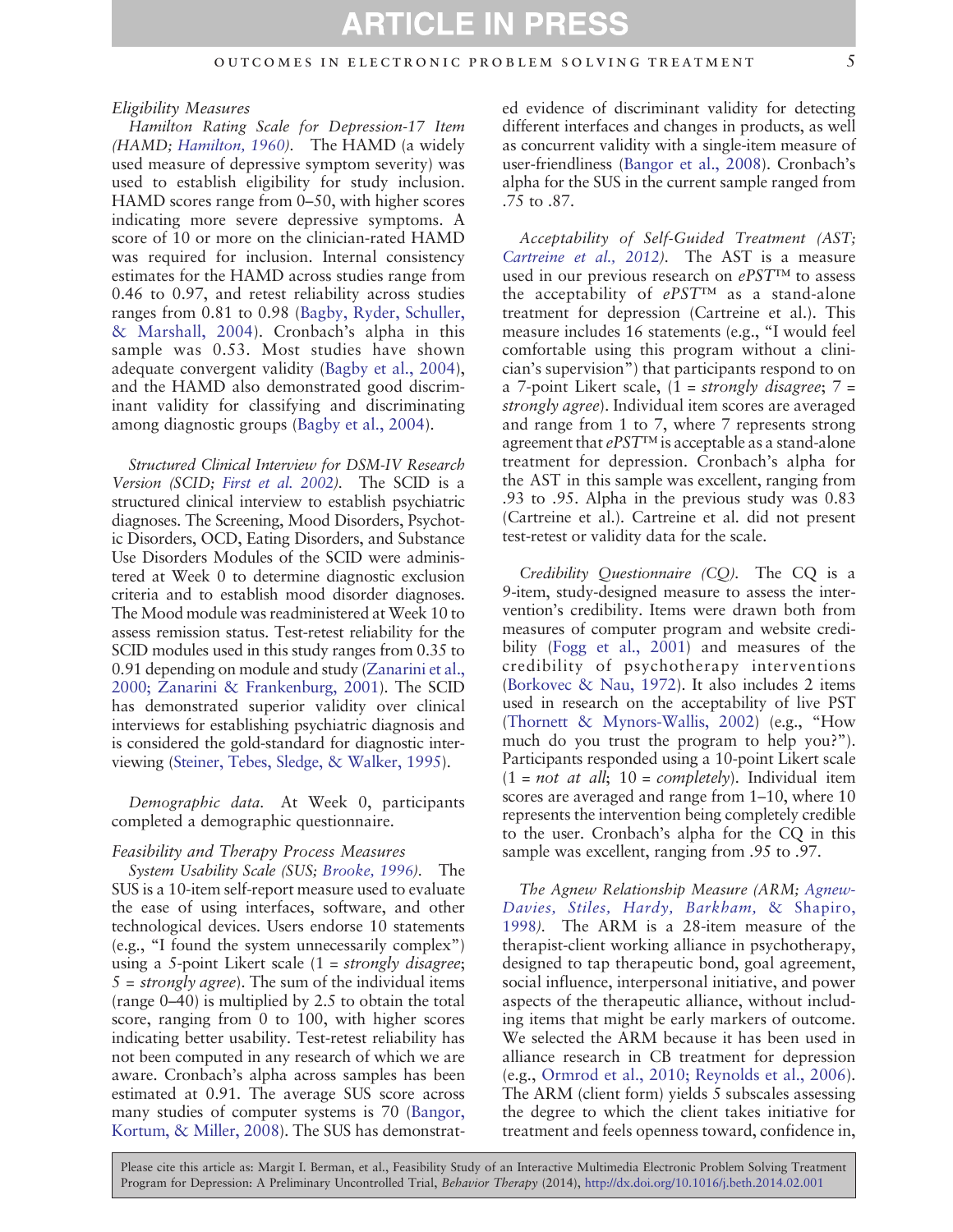#### $6$  berman et al.

and partnership and an affective bond with the counselor. For the present study, items were adapted to reflect the computer context (e.g., "I feel friendly toward the therapist" became "I feel friendly toward the computerized therapist"). Items are rated on a 7-point Likert-type scale  $(1 =$ strongly disagree;  $7 =$  strongly agree). Individual item scores are averaged and range from 1–7. Higher scores represent a stronger alliance with the therapist.

In previous research the ARM has demonstrated good internal consistency reliability ( $\alpha$  > .70) for all subscales except the Client Initiative subscale ( $\alpha$  of 0.55 for client versions; [Agnew-Davies et al., 1998](#page-16-0)). Test-retest reliability is impractical to obtain with the measure because it rates the quality of a psychotherapy session. Convergent validity has been demonstrated by high correlations with other measures of the therapeutic alliance and predictive validity has been demonstrated via positive correlations with psychotherapy outcome (Agnew-Davies et al.; [Stiles et al., 2002](#page-18-0)). Previous research on the alliance in face-to-face psychotherapy has suggested that the alliance is generally stable over time [\(Martin et al., 2000](#page-17-0)), but that early assessments (i.e., after the 3-5th session of therapy) are considered most predictive of outcome and therapy dropout [\(Horvath, Del Re, Flückiger, &](#page-17-0) [Symonds, 2011\)](#page-17-0). Cronbach's alphas in our sample were generally acceptable or good. The Openness subscale had alphas ranging from .56 to .66. All other subscales had alphas above .7 at all assessments, except the client initiative subscale, which had some negative item intercorrelations both at Week 4 and Week  $10<sup>2</sup>$  We omitted the client initiative subscale from our analyses.

#### Clinical Outcome Measures

Hopkins Symptom Checklist 20–Item Depression Scale (HSCL; [Katon et al., 1995\)](#page-17-0). The HSCL is a self-report measure of depressive symptoms, and was used as a primary outcome measure in this study. This 20-item Depression scale is adapted from the 90-item HSCL ([Derogatis, Lipman,](#page-16-0) [Rickels, Uhlenbuth, & Covi, 1974; Lipman, Covi,](#page-16-0) [& Shapiro, 1979\)](#page-16-0). The HSCL has been a primary outcome measure in previous PST studies (e.g., [Arean et al., 2008; Oxman et al., 2008](#page-16-0)), thus allowing direct comparisons between studies. The HSCL has shown good convergent and criterionrelated validity, correlating with other measures of depression and demonstrating responsiveness to depression treatment ([Johns et al., 2012; Williams](#page-17-0) [et al., 2004](#page-17-0)). Items are rated on a 5-point scale (0–4) ranking how much the symptom has been experienced during the past week. Scale scores are determined by dividing the sum of the items by the total number of items; scores range from 0 to 4; higher scores indicate greater depression severity. Cronbach's alpha was .84 –.94 over the course of the study, which is consistent with internal consistency estimates provided in other research (e.g., [Johns et al., 2012; Williams et al., 2000](#page-17-0)).

Montgomery–Asberg Depression Rating Scale (MADRS; Montgomery [& Asberg, 1979](#page-17-0)). We used the 10-item, clinician-rated MADRS as a second outcome measure. MADRS items are rated on a 0–6 severity scale, resulting in a total score range of 0–60; higher scores indicate greater depressive symptom severity. The MADRS has good test-retest reliability [\(Williams & Kobak,](#page-18-0) [2008](#page-18-0)) and convergent and discriminant validity ([Brooks & Kutcher, 2001\)](#page-16-0). It is sensitive to treatment change [\(Davidson, Turnbull, Strickland,](#page-16-0) [& Miller, 1986; Montgomery & Asberg, 1979](#page-16-0)). A Cronbach's alpha of .40–.74 was observed over the course of this study.

Medical Outcomes Short Form-36 (SF-36; [Ware](#page-18-0) & [Kosinski, 2001](#page-18-0)). The SF-36 is a 36-item multidimensional measure of functioning ([Ware &](#page-18-0) [Kosinski, 2001\)](#page-18-0), used here to measure functional impairment and quality of life. Total scores range from 0 to 100; high scores indicate better functioning. The SF-36 is reliable, with generally high internal consistency and test-retest reliability across studies ([Ware, 2000](#page-18-0)). In terms of convergent and discriminant validity, the SF-36 has been correlated with a broad range of both mental and physical health outcomes and has generally shown expected correlations with such measures ([Ware, 2000](#page-18-0)).

Patient Health Questionnaire-9 Item Depression Scale (PHQ-9; [Kroenke et al., 2001](#page-17-0)). The PHQ-9 is the 9-item self-report depression screening module of the Patient Health Questionnaire. Participants rate 9 items assessing DSM-IV depression symptoms on a 0–3 scale with anchors ranging from "not at all" to "nearly every day" to endorse symptoms they've experienced in the past 2 weeks. Scores on the PHQ-9 range from  $0-27$ ; ( $0-4 = no$  depression;  $5-9$  = mild depression;  $10-14$  = moderate depression; 15–19 = moderate-severe depression; 20 or

<sup>&</sup>lt;sup>2</sup> The Client Initiative subscale had relatively low reliability even in its norming sample with live psychotherapy patients (alpha = .55 in [Agnew-Davies et al., 1998\)](#page-16-0), and has had unacceptably low reliability in other research on CB therapies (e.g., alpha = .26 in [Ormrod et al., 2010\)](#page-17-0), so our difficulties with this scale may be reflective of problems with this scale in general or when used with CB therapies. There was no single problematic item on the scale which could be omitted to improve scale reliability.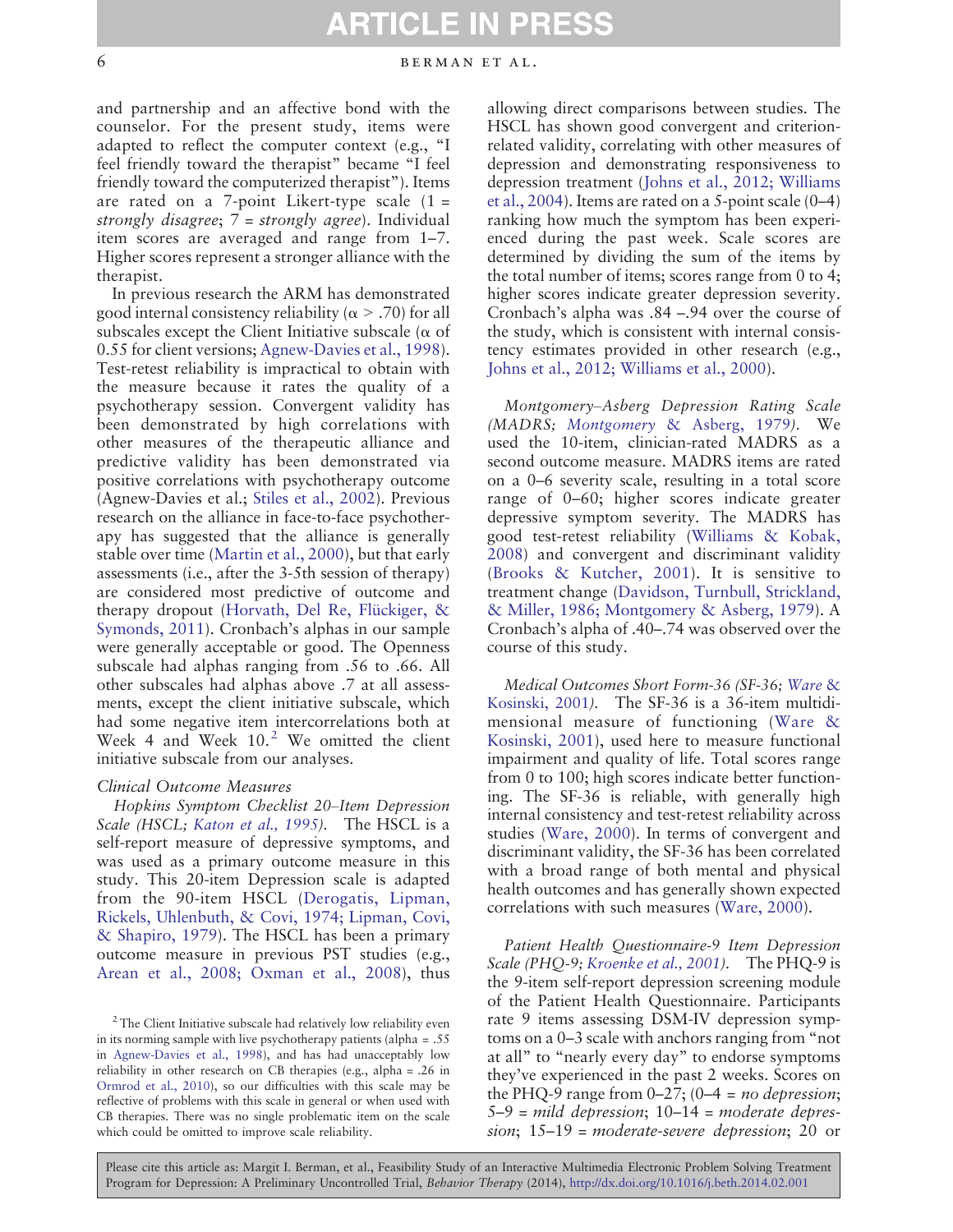greater = severe depression). Participants completed the PHQ-9 at Week 1 and at each ePST™ session (6 sessions). The PHQ-9 has demonstrated strong internal consistency and test-retest reliability [\(Kroenke et al., 2001\)](#page-17-0). In terms of criterion-related validity, PHQ-9 scores and severity cutoffs accurately categorize patients with no depression, major depressive disorder, and a range of subclinical depressive symptoms (Kroenke et al.).

#### Comparison Samples for Exploratory Analyses

To put our results in context, we compared our findings with findings reported in published research on computerized and live psychotherapy (see Table 1). For the computerized therapy comparison we chose Beating the Blues (BtB), a nine-session cognitive-behavioral depression treatment program [\(Ormrod et al., 2010](#page-17-0)). We chose BtB because (a) it is widely used and researched ([Cavanagh et al.,](#page-16-0) [2006; Learmonth, Trosh, Rai, Sewell, & Cavanagh,](#page-16-0) [2008; Proudfoot et al., 2003](#page-16-0)); (b) therapeutic alliance between BtB and its users has been investigated, providing a basis for comparison (Ormrod et al.); and (c) it has both key similarities to and differences from ePST™. Like ePST™, BtB uses a CBT approach; is intended as a stand-alone depression treatment with no mental health professional support; has sessions of comparable duration; provides customized homework assignments; and uses audio, video, and interactive text elements. Unlike ePST™, BtB has no virtual therapist. Users are shown video case studies of other patients, rather than receive individualized feedback about their own problem-solving efforts. Interactive and personalized elements are limited to text (e.g., checking or typing in pleasurable activities).

We compared our results to those of [Ormrod et al.](#page-17-0) [\(2010\)](#page-17-0) who used the ARM to investigate therapeutic alliance between users and BtB. Ormrod et al. included 23 participants (16 of whom completed the intervention) with a diagnosis of depression recruited from an adult mental health service in the U.K. Their sample was 52% female and roughly comparable to ours in age (mean age =  $47$ ,  $SD = 11$ ,  $N = 16$ ). Whereas our study used a Self-Administered Structured (SAS) intervention, their study employed a Predominantly Self-Help (PSH) intervention. Contact with a mental health professional during our study was limited to study assessments. In the Omrod et al. study, participants were greeted at all sessions by a mental health professional, who reviewed their summary worksheets at the end of the sessions and offered an opportunity to ask questions or share concerns. In addition, following the intervention participants were offered a "review session" with a therapist to plan for any additional treatment needed. The BtB intervention ran for 9 consecutive weeks and the ARM was assessed weekly. Ormrod et al. report the mean values for the ARM subscales collected over all 9 weeks. We compared our Week 4 and Week 10 data to this value. Like Ormrod et al. we ran these comparisons using only our "completer" sample  $(N = 23)$ .

For the live therapy comparison, we chose the Second Sheffield Psychotherapy Project, a randomized controlled trial of brief manualized psychodynamic and cognitive behavioral psychotherapies as treatments for depression. This comparison sample was chosen because it was the sample on which the ARM was developed ([Agnew-Davies et al., 1998\)](#page-16-0). Participants were treated with either 8 or 16 sessions of CBT or psychodynamic psychotherapy by clinical

Table 1

Number of Treatment Sessions, Type of Therapy, Measures, and Assessment Time Points for ePST™ and Other Studies Used for Relevant Comparisons

| Study                      | Number of Sessions/Timeframe    | Therapy Type               | Measures used                                            | <b>Assessment Timepoints</b><br>used for Comparison                |
|----------------------------|---------------------------------|----------------------------|----------------------------------------------------------|--------------------------------------------------------------------|
| $e$ PST <sub>IM</sub>      | 6 weekly/biweekly over 9 weeks  | $e$ PST <sub>IM</sub>      | <b>ARM</b><br><b>HSCL, MADRS</b><br>PHQ-9<br><b>HAMD</b> | Week 4, 10<br>Week 0, 4, 10<br>Week -1, 0, 1, 3, 5, 7, 9<br>Week 0 |
| Ormrod et al., 2010        | 9 weekly                        | Computer-based<br>CBT, BtB | <b>ARM</b>                                               | <b>Week 1-9</b>                                                    |
| Agnew-Davies et al., 1998  | 8 weekly                        | Live CBT                   | <b>ARM</b>                                               | Week 1-8                                                           |
| Oxman et al., 2008         | 6 weekly/biweekly over 9 weeks  | Live PST                   | <b>HSCL</b><br><b>HAMD</b>                               | Week 0, 4, 10<br>Week 0                                            |
| Mynors-Wallis et al., 1995 | 6 weekly/biweekly over 12 weeks | Live PST                   | <b>BDI</b><br><b>HAMD</b>                                | Week 0, 6, 12<br>Week 0                                            |

Note. ePST™ = Electronic Problem Solving Treatment; ARM = Agnew Relationship Measure; HSCL = Hopkins Symptom Checklist-20 Item Depression Scale; MADRS = Montgomery-Asberg Depression Rating Scale; PHQ-9 = Patient Health Questionnaire-9 Item Depression Scale; HAMD = Hamilton Rating Scale for Depression-17 Item; BDI = Beck Depression Inventory.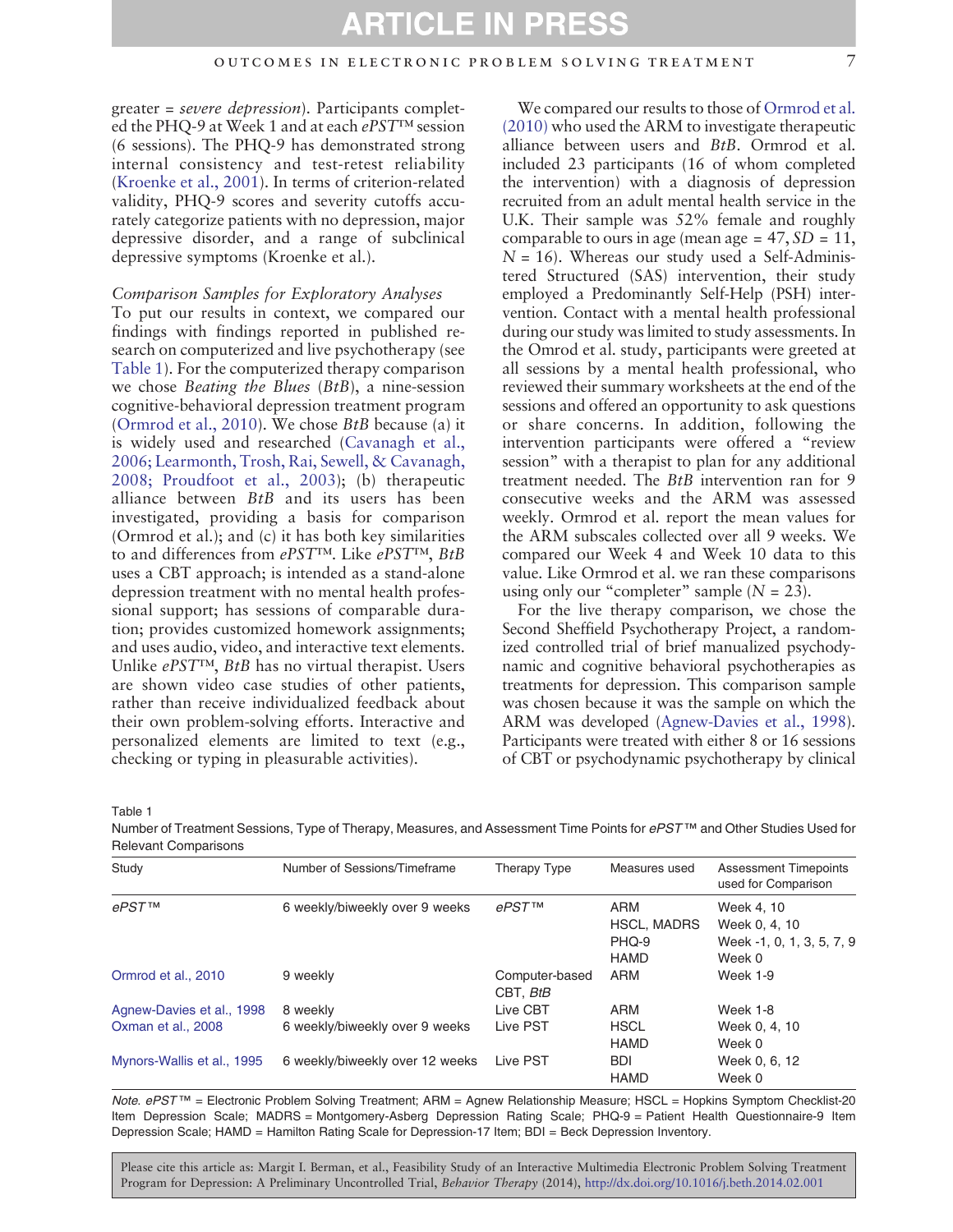#### 8 berman et al.

psychologists trained in both treatments. The sample was 51% female, and somewhat younger than our sample (mean age = 40, range  $23-60$ ). As  $ePST<sup>TM</sup>$  is a brief (6 session) CBT intervention, we compared our findings to the Sheffield brief (8-session) CBT condition, using data obtained from the researchers  $(N = 72-74)$ . Like the [Ormrod et al. \(2010\)](#page-17-0) BtB study, the Sheffield Project administered the ARM after every session. We conducted our comparisons against the mean value for the first 4 assessments (i.e., Week 4) and the last 4 assessments (i.e., week 8) for our ePST™ data from Week 4 and Week 10, respectively, using our completer sample  $(N = 23)$ .

For depression outcomes, we compared our participants to those in a previous randomized controlled trial conducted by our team which compared live PST to usual primary care treatment of minor depression ([Oxman et al., 2008\)](#page-17-0). In this previous trial, masters'-level clinicians delivered manualized PST-PC over 6 weekly or biweekly sessions. Participants randomized to usual care received a single appointment with their primary care provider, who then managed their care as they thought appropriate. Providers could suggest watchful waiting, prescribe antidepressants, provide brief supportive counseling, and/or refer to specialty mental health. Less than 30% of usual-care participants received a prescription for antidepressants. Similarly, only 6% of participants in usual care reported having one or more appointments with an outside mental health professional, whereas 81% of participants had at least one depression-related visit with their primary care provider.

As in our current study, all interventions took place over 9 weeks, and study assessments used the same measures at the same time points (Weeks 0, 4 and 10). Participants in the prior trial were similar geographically and demographically to our participants (see Results section for details). We chose this study for a comparison to live PST because we wanted to create the strongest possible comparison between live PST and ePST™. The [Oxman et al.](#page-17-0) [\(2008\)](#page-17-0) study had strong similarities to ours in research team, design, measures, and participants. In addition, because this study was conducted by our research team, we had access to all the data available from the study. We also compared our data to those reported by [Mynors-Wallis et al. \(1995\),](#page-17-0) which included a population with a depression severity level more similar to our sample.

#### Statistical Analysis

Descriptive data are reported to address Hypotheses 1 and 2 (that participants would rate  $ePST^{TM}$  highly credible, acceptable and usable, and that the program would create a strong therapeutic alliance with participants). To evaluate the therapeutic alliance developed, we performed independent-samples t-tests comparing our ePST™ participants to the published comparison samples described above [\(Agnew-Davies](#page-16-0) [et al., 1998; Ormrod et al., 2010\)](#page-16-0). To examine Hypothesis 3, that depression would show clinically and statistically significant improvement over time, and compare depression outcomes in ePST™ with those for therapist-directed PST, we conducted a doubly multivariate repeated measures analysis of variance with comparisons over time between our sample and participants from a previous study by our group [\(Oxman et al., 2008\)](#page-17-0). A separate doubly multivariate analysis was applied to our measures of health functioning (the three subscales of the SF-36). SPSS software was used for all statistical analyses. All multivariate F-values for these analyses are based on Wilks-Lambda estimates. Effect sizes are partial eta-squares as reported by SPSS. No protections for multiple tests were applied when differences were not predicted between compared groups.

#### **Results**

#### **ATTRITION**

[Figure 1](#page-9-0) illustrates the flow of participants through the study. Of the 29 enrolled participants, 23 completed an adequate dose of ePST™ (4+ sessions; 87%). This represents a similar attrition rate to that observed in live PST (79% in [Oxman et al., 2008](#page-17-0)). The completion rate for the entire program was also high, with 21 participants completing all six treatment sessions. Completers were compared with noncompleters ( $n = 6$ ) on baseline demographic and clinical characteristics. Noncompleters were significantly more depressed at baseline than completers on the MADRS,  $t(27) = -2.43$ ,  $p = .02$ , but rated themselves as having significantly less emotional impairment than completers on the role emotional scale,  $t(27) = -2.32$ ,  $p = .03$ . There were no other significant differences between completers and non-completers on baseline measures.

At the 4-week assessment, noncompleters found ePST™ significantly less usable than completers,  $t(24) = 2.44$ ,  $p = .02$ . There were no significant differences in acceptability or credibility between completers and non-completers at Week 4. At Week 10, noncompleters rated the system as significantly less acceptable,  $t(25) = 2.17$ ,  $p = .04$ , usable,  $t(25) = 2.72$ ,  $p = .01$ , and credible,  $t(25) = 2.49$ ,  $p = .02$ , than completers. Noncompleters and completers did not differ on any of the therapeutic alliance (ARM) subscales at Weeks 4 or 10 (Ns for these analyses ranged from 26 to 28 because of missing data from some noncompleters who were unavailable for follow-up assessment). Of note, two of the noncompleters discontinued the study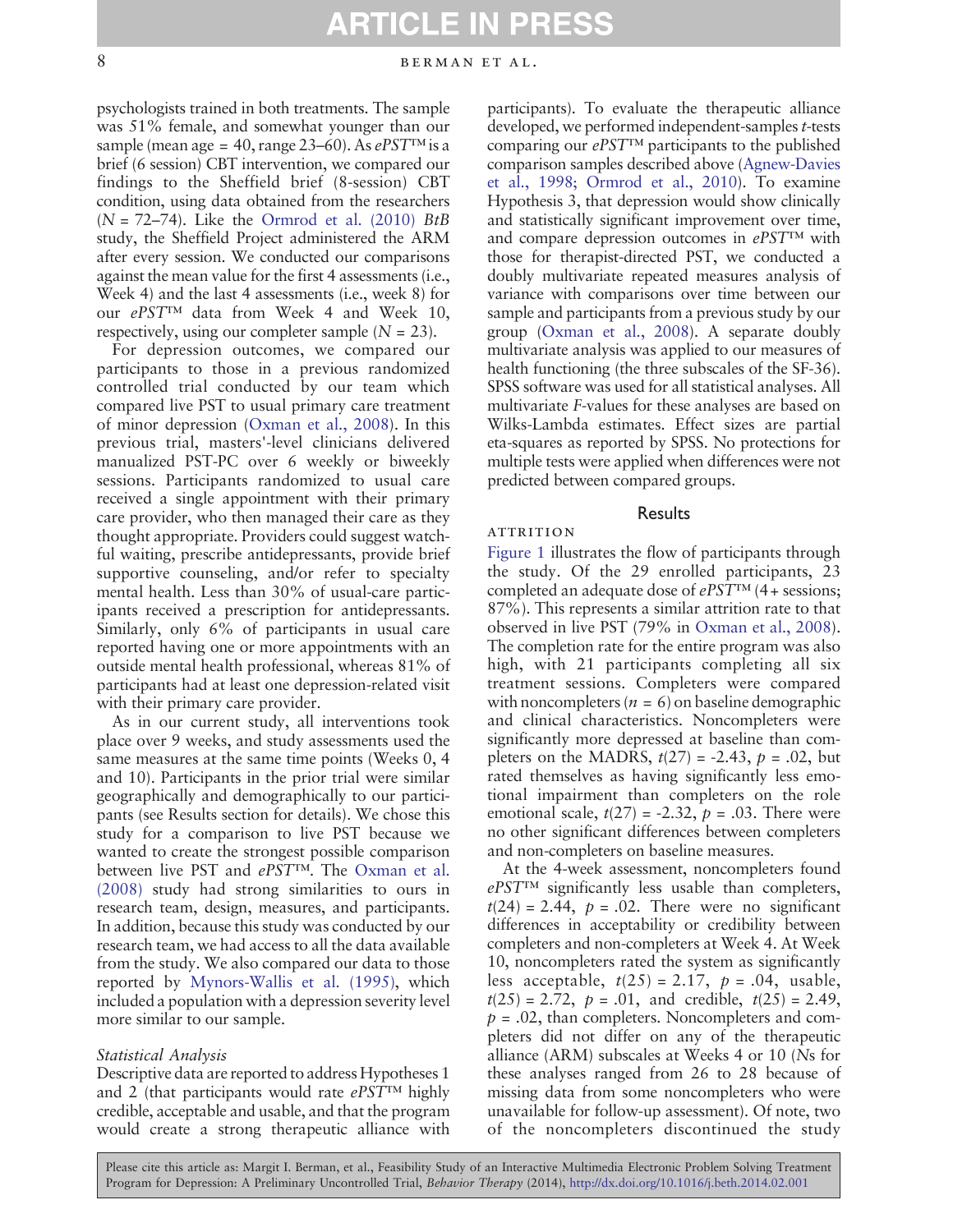#### outcomes in electronic problem solving treatment 9

<span id="page-9-0"></span>

FIGURE I ePST<sup>™</sup> Participant Flow Through the Study.

specifically because they were advised by the on-screen therapist to seek care from their doctor or a mental health professional based on the severity of their symptoms as assessed within the program. They followed this advice and discontinued ePST™.

#### usability, acceptability, credibility

ePST™ participants rated system usability, acceptability, and credibility at Weeks 4 and 10. Participants ( $N = 26$ ) found the program significantly more credible  $(CQ)$  at Week 10 (mean = 7.5,  $SD = 2$ ) compared to Week 4 (mean =  $6.7$ ,  $SD = 1.9$ ),  $t(24) = -3.25$ ,  $p = .003$  (1-10 scale; 1 = not at all credible,  $4 = a$  little,  $7 = a$  lot, and  $10 = completely$ credible). Means and standard deviations for study measures at all time points are presented in [Table 2](#page-10-0).

The mean score for acceptability of  $ePST^{TM}$  as a stand-alone treatment for depression (AST) remained stable from Week 4 (mean =  $5.29$ ,  $SD =$ 1.1) to Week 10 (mean = 5.46,  $SD = 1.3$ ),  $t(24) =$ -1.38, ns  $(1-7 \text{ scale}; 1 = strongly disagree, 4=$ midpoint,  $7 = strongly agree$ ).  $ePST<sup>TM</sup>$  participants found the program significantly more usable (SUS) than the average system as reported by [Bangor et al.](#page-16-0)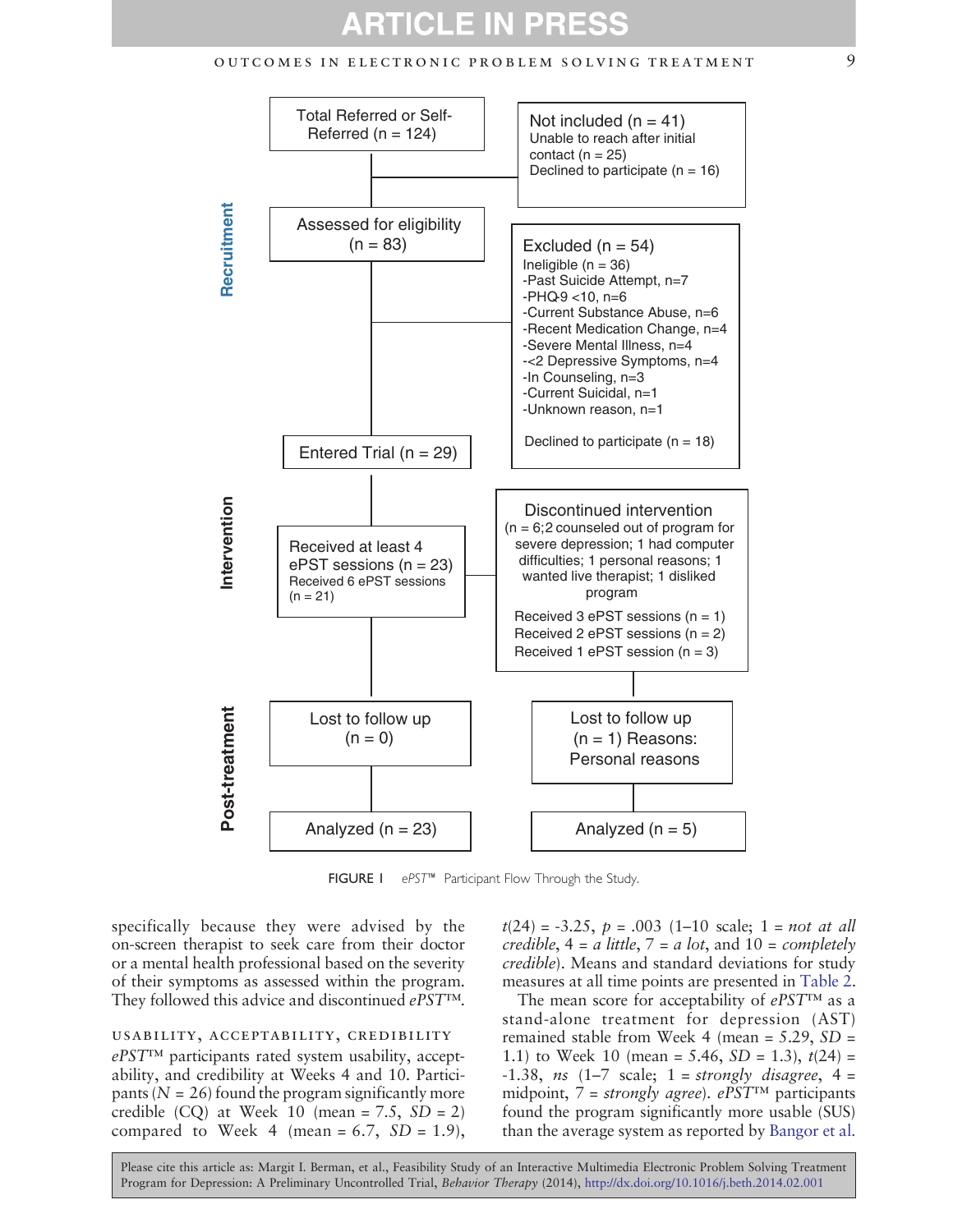#### <span id="page-10-0"></span>10 berman et al.

Table 2

Means and Standard Deviations of All Measures for the Time Points They Were Delivered (Baseline, 4 Weeks, 10 Weeks)

| Measure                    | <b>Baseline</b> | 4 Weeks     | 10 Weeks    |
|----------------------------|-----------------|-------------|-------------|
|                            | Mean (SD)       | Mean (SD)   | Mean (SD)   |
| Eligibility                |                 |             |             |
| <b>HAMD</b>                | 16.8 (4.6)      |             |             |
| <b>Feasibility/Process</b> |                 |             |             |
| SUS                        |                 | 78.8 (13.4) | 80.3 (17.0) |
| AST                        |                 | 5.3(1.1)    | 5.5(1.3)    |
| CQ                         |                 | 6.7 (1.9)   | 7.5(2.0)    |
| ARM                        |                 |             |             |
| <b>Bond Scale</b>          |                 | 6.0(0.6)    | 6.2(0.7)    |
| <b>Partnership Scale</b>   |                 | 5.3(1.1)    | 5.5(1.0)    |
| Confidence Scale           |                 | 5.6(0.8)    | 5.9(0.8)    |
| <b>Openness Scale</b>      |                 | 5.3(1.0)    | 5.6(0.8)    |
| <b>Clinical Outcomes</b>   |                 |             |             |
| HSCL                       | 1.9(0.58)       | 1.4(0.7)    | 1.1(0.8)    |
| <b>MADRS</b>               | 22.7 (4.7)      | 13.3 (6.6)  | 10.4(6.6)   |
| SF-36, Role Physical       | 77.8 (4.7)      | 62.0 (23.6) | 66.7 (41.6) |
| SF-36, Role Emotional      | 34.5 (33.9)     | 28.0 (34.3) | 56.8 (39.0) |
| SF-36, Social Functioning  | 48.3 (20.2)     | 60.5 (23.6) | 69.0 (24.6) |

Note. HAMD = 17-item Hamilton Depression Rating Scale, SUS = System Usability Scale, AST = Acceptability of Self-Guided Treatment Scale, CQ = Credibility Questionnaire, ARM = Agnew Relationship Measure, HSCL = Hopkins Symptom Checklist 20-Item Depression Scale, MADRS = Montgomery-Asberg Depression Rating Scale, SF-36 = Medical Outcomes Short Form – 36.

 $(2008)$  in their meta-analysis (mean = 70) at Week 4,  $N = 27$ ,  $t(25) = 3.27$ ,  $p = .003$ , and Week 10,  $N =$ 28,  $t(26) = 2.8$ ,  $p = .01$ . The mean score at Week 10 was 79.4 ( $SD = 17.3$ ) on the 1–100 scale. This score reflects system usability in the good-to-excellent range ([Bangor et al., 2008\)](#page-16-0).

#### therapeutic alliance

Participants rated therapeutic alliance (ARM) with the ePST™ program at 4 and 10 weeks. The only significant changes on the ARM subscales over time were that the confidence  $e$ PST<sup>TM</sup> participants (N = 26) reported in the program and the virtual therapist increased significantly from 4 to 10 weeks,  $t(24)$  =  $-2.79$ ,  $p = .01$ . [Table 3](#page-11-0) displays means and standard deviations for ARM subscales at weeks 4 and 10 for ePST™. [Table 3](#page-11-0) also displays these values for both live CBT [\(Agnew-Davies et al., 1998](#page-16-0)) at 4 and 8 weeks, and another computer-based therapy, BtB [\(Ormrod et al., 2010\)](#page-17-0), at 9 weeks.

At Week 10,  $e$ PST<sup>TM</sup> was superior to BtB on all ARM subscales: Bond,  $t(37) = 5.01$ ,  $p < 0.001$ ,  $d = 1.57$ ; Partnership,  $t(37) = 2.26$ ,  $p = 0.03$ ,  $d =$ 0.70; Confidence,  $t(37) = 4.27$ ,  $p < 0.001$ ,  $d =$ 1.36; Openness,  $t(37) = 4.33$ ,  $p < 0.001$ ,  $d =$ 1.38). Similarly, at Week 4, ePST™ was superior

to *BtB* for all subscales: Bond,  $t(37) = 4.68$ ,  $p < 0.001$ ,  $d = 1.48$ ; Confidence,  $t(37) = 2.8$ ,  $p =$ 0.01,  $d = 0.89$ ; Openness,  $t(37) = 2.68$ ,  $p = 0.01$ ,  $d = 0.84$ , except Partnership,  $t(37) = 1.30$ ,  $p = 0.2$ ,  $d = 0.40$ . There were no significant differences between ePST™ and Live CBT assessments on any ARM subscale except for Partnership. Live CBT was superior to ePST™ for Partnership at both Week 4,  $t(95) = -2.31$ ,  $p = 0.02$ ,  $d = -0.59$ , and Weeks  $8/10$ ,  $t(169) = -2.06$ ,  $p = 0.04$ ,  $d = -0.50$ .

Live CBT significantly outperformed *BtB* on all subscales at both time points: Week 4 Bond,  $t(87) = -4.56$ ,  $p < 0.001$ ,  $d = -1.03$ ; Week 4 Partnership,  $t(88) = -5.6$ ,  $p < 0.001$ ,  $d = -1.33$ ; Week 4 Confidence,  $t(86) = -4.68$ ,  $p < 0.001$ ,  $d = -1.18$ ; Week 4 Openness,  $t(87) = -3.35$ ,  $p = 0.001$ ,  $d =$  $-0.78$ ; Week 8/10 Bond,  $t(159) = -5.85$ ,  $p < 0.001$ ,  $d = -1.19$ ; Week 8/10 Partnership,  $t(162) = -6.77$ ,  $p < 0.001$ ,  $d = -1.49$ ; Week 8/10 Confidence,  $t(159) = -5.46$ ,  $p < 0.001$ ,  $d = -1.25$ ; Week 8/10 Openness,  $t(163) = -5.13$ ,  $p < 0.001$ ,  $d = -1.09$ .

#### depression: hscl and madrs Comparison With [Oxman et al. \(2008\)](#page-17-0)

We hypothesized that depressive symptoms would show significant improvement over time in our sample. To provide context for these findings we also compared improvement with ePST™ to that obtained with live PST and the control condition (usual care) in a previous minor depression study ([Oxman et al., 2008\)](#page-17-0). [Table 4](#page-11-0) displays baseline characteristics comparing our sample with these two comparison conditions. At baseline, the ePST™ group was more severely depressed and had poorer social functioning compared with both minor depression groups. Oxman et al. specifically excluded individuals with a major depressive disorder or dysthymic disorder diagnosis, whereas most of our sample met criteria for major depression or dysthymia. Thus, the ePST<sup>TM</sup> participants were more severely depressed. Our sample was also significantly more educated than the comparison sample. There were no other significant differences between the samples at baseline.

To determine whether the ePST™ and live PST groups responded similarly to the interventions and to investigate improvement over time in the  $ePST^{\text{TM}}$ group, a doubly multivariate repeated measures analysis of variance was conducted that involved one between-subjects factor with three levels (Treatment:  $ePST<sup>TM</sup>$ ,  $N = 25$ , PST,  $N = 54$ ; Usual Care,  $N = 47$ ), a repeated factor with three levels (Time: T1, T2, T3), and two measures of depression (HSCL, MADRS). This analysis revealed a significant main effect of Time,  $F(4,490) = 70.27, p < .001, \eta^2 = .30,$ such that all participants decreased in depressive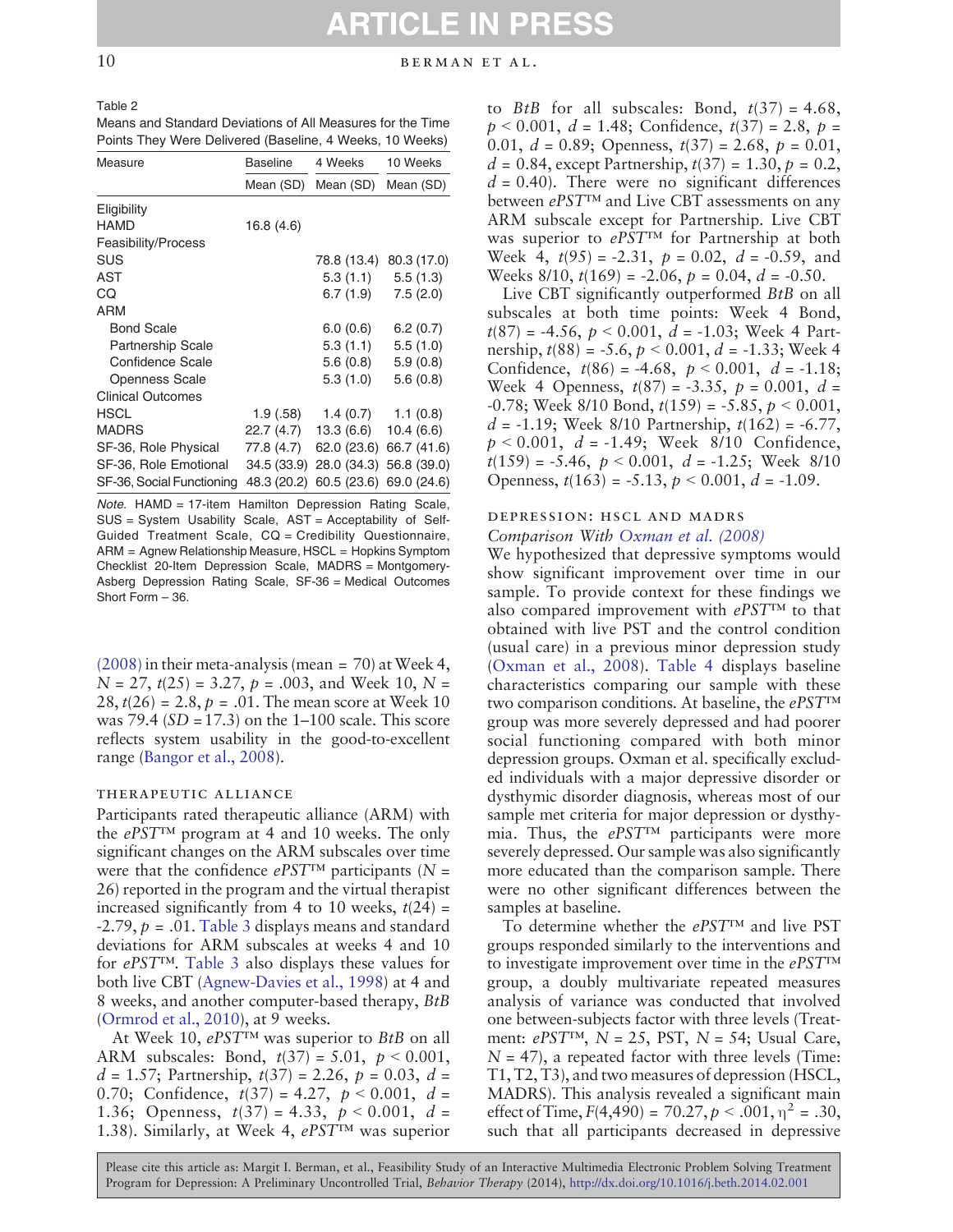<span id="page-11-0"></span>Table 3

Means and Standard Deviations for ARM Subscales (Bond, Partnership, Confidence, and Openness) for ePST<sup>™</sup>, Live CBT for Depression, and BtB

|                 | Mean (SD)  | ARM Subscale ePST™ 4 weeks CBT Live 4 weeks<br>(Agnew-Davies et al., 1998) Mean (SD)<br>Mean (SD) |            | ePST <sup>™</sup> 10 weeks CBT Live 8 weeks<br>(Agnew-Davies et al., 1998) (Ormrod et al., 2010)<br>Mean (SD) | BtB 9 weeks<br>Mean (SD) |
|-----------------|------------|---------------------------------------------------------------------------------------------------|------------|---------------------------------------------------------------------------------------------------------------|--------------------------|
| Bond            | 5.99(0.64) | 5.85(0.82)                                                                                        | 6.13(0.74) | 5.95(0.81)                                                                                                    | 5.16(0.47)               |
| Partnership     | 5.32(1.11) | 5.90(0.83)                                                                                        | 5.53(1.01) | 5.98(0.79)                                                                                                    | 4.97 (0.54)              |
| Confidence      | 5.59(0.80) | 5.80(0.80)                                                                                        | 5.92(0.80) | 5.88(0.85)                                                                                                    | 4.95(0.62)               |
| <b>Openness</b> | 5.30(0.98) | 5.30(1.09)                                                                                        | 5.63(0.83) | 5.55(1.04)                                                                                                    | 4.60(0.66)               |

Note. Due to unacceptably low inter-item correlations on the Client Initiative subscale these comparisons were not conducted. BtB = Beating the Blues ([Ormrod et al., 2010\)](#page-17-0).

symptoms over time for both measures. There was also a main effect of Treatment,  $F(4,244) = 2.528$ ,  $p < .05$ ,  $\eta^2 = .04$ , such that the *ePST*<sup>TM</sup> group was higher in depression than either the live PST or Usual Care group at all time points. ([Figures 2A](#page-12-0) and [2](#page-12-0)B).

The Time  $\times$  Treatment interaction was nonsignificant,  $F(8, 490) = 1.685$ ,  $p < .10$ ,  $\eta^2 = .03$ . In the previous study by [Oxman et al. \(2008\)](#page-17-0) a significant difference was found between live PST and Usual Care between Time 1 and Time 2; differences between live PST and Usual Care were nonsignificant between Times 2 and 3. If ePST™ mimics live PST in its effects, then the slope of improvement should be similar for these two conditions from Time 1 to Time 2 and different from the slope of improvement in the Usual Care condition. This is supported by several subsidiary analyses. A planned contrast reflecting the Time  $\times$  Treatment interaction for the phase Time 1 – Time 2 is significant for the MADRS,  $F(2,123) =$ 3.34,  $p = .04$ ,  $\eta^2 = .05$ ; for the HSCL,  $F(2, 123) =$ 

3.07,  $p = .05$ ,  $\eta^2 = .05$ . These findings reflect that the treatment conditions differ in the rate of improvement in depression over the early phase of treatment. Restricting analyses to the Time 1 –Time 2 periods and analyzing treatment conditions separately, the Time main effect for the HSCL is statistically significant and the effect size large among PST participants,  $F(1, 59) = 45.21, p < .001, \eta^2 = .43,$ and ePST<sup>TM</sup> participants,  $F(1, 25) = 18.20, p \le 001$ ,  $\eta^2$  = .42, but not among usual -care participants,  $F(1, 52) = 2.62, p = .11, \eta^2 = .05$ . The pattern is similar for the MADRS, although in this case the Time main effect is significant for PST,  $F(1, 61) =$ 97.71,  $p < .001$ ,  $\eta^2 = .62$ , ePST<sup>TM</sup>,  $F(1, 25) = 40.45$ ,  $p < .001$   $\eta^2 = .62$ , and usual-care participants,  $F(1,$ 54) = 17.22,  $p < .001$   $\eta^2$  = .24.

In contrast to these observed effects, the Time × Treatment interaction for the phase Time 2 – Time 3 is not significant for either the HSCL,  $F(2, 123) =$ 1.54,  $p > .20$ ,  $\eta^2 = .02$ , or the MADRS,  $F(2,123) =$ 

Table 4

Demographics and Baseline Depression Symptoms for  $e$ PST<sup>™</sup> and Comparison Sample Participants

| - -                                          | Usual Care (Oxman et al.,<br>2008; $n = 69$ | Live PST (Oxman et al.,<br>$2008$ ; $n = 72$ ) | $e$ PS $T^{\text{TM}}$<br>$(n = 29)$ | р       |
|----------------------------------------------|---------------------------------------------|------------------------------------------------|--------------------------------------|---------|
|                                              | $%$ or<br>Mean (SD)                         | $%$ or<br>Mean (SD)                            | $%$ or<br>Mean (SD)                  |         |
| Age                                          | 56 (15.5)                                   | 55 (16.5)                                      | 53 (12.6)                            | > .25   |
| Female                                       | 58%                                         | 58%                                            | 79%                                  | .10     |
| Married                                      | 62%                                         | 65%                                            | 55%                                  | > .25   |
| Employed                                     | 70%                                         | 58%                                            | 66%                                  | > .25   |
| Income $> $40,000$                           | 68%                                         | 68%                                            | 52%                                  | .24     |
| <b>Attended College</b>                      | 52%                                         | 56%                                            | 83%                                  | .02     |
| <b>Baseline HAMD Score</b>                   | 13.4 $_{\circ}$ (3.1)                       | 14.1 $_{\rm a}$ (3)                            | 16.8 $_{h}$ (4.6)                    | < 0.001 |
| <b>Baseline HSCL Score</b>                   | 1.4 $_2$ (.58)                              | 1.5 $_2$ (.62)                                 | 1.9 $_{h}$ (.58)                     | .001    |
| <b>Baseline MADRS Score</b>                  | 18.6 $_{a}$ (4.3)                           | 18.7 $_{a}$ (4.5)                              | 22.7 <sub>b</sub> (4.7)              | < 0.001 |
| Baseline SF36 Role Physical Scale            | 73.2 (24.1)                                 | 75.1 (23.6)                                    | 77.8 (22.2)                          | > .25   |
| Baseline SF36 Role Emotional Scale           | 43.5 (38.5)                                 | 39.4 (39.7)                                    | 34.5 (33.9)                          | > .25   |
| Baseline SF36 Social Functioning Scale Score | 63.9 $_{\circ}$ (20.7)                      | 67 (23.7)                                      | 48.3 $_b$ (20.2)                     | < 0.001 |

Note. The final column displays p-values from Pearson chi-square (for dichotomous variables) and one-way ANOVA (for continuous variables). For continuous variables with significant F-test, row entries that do not share a common subscript differ at  $p < 0.05$  using Bonferroni corrected t-tests.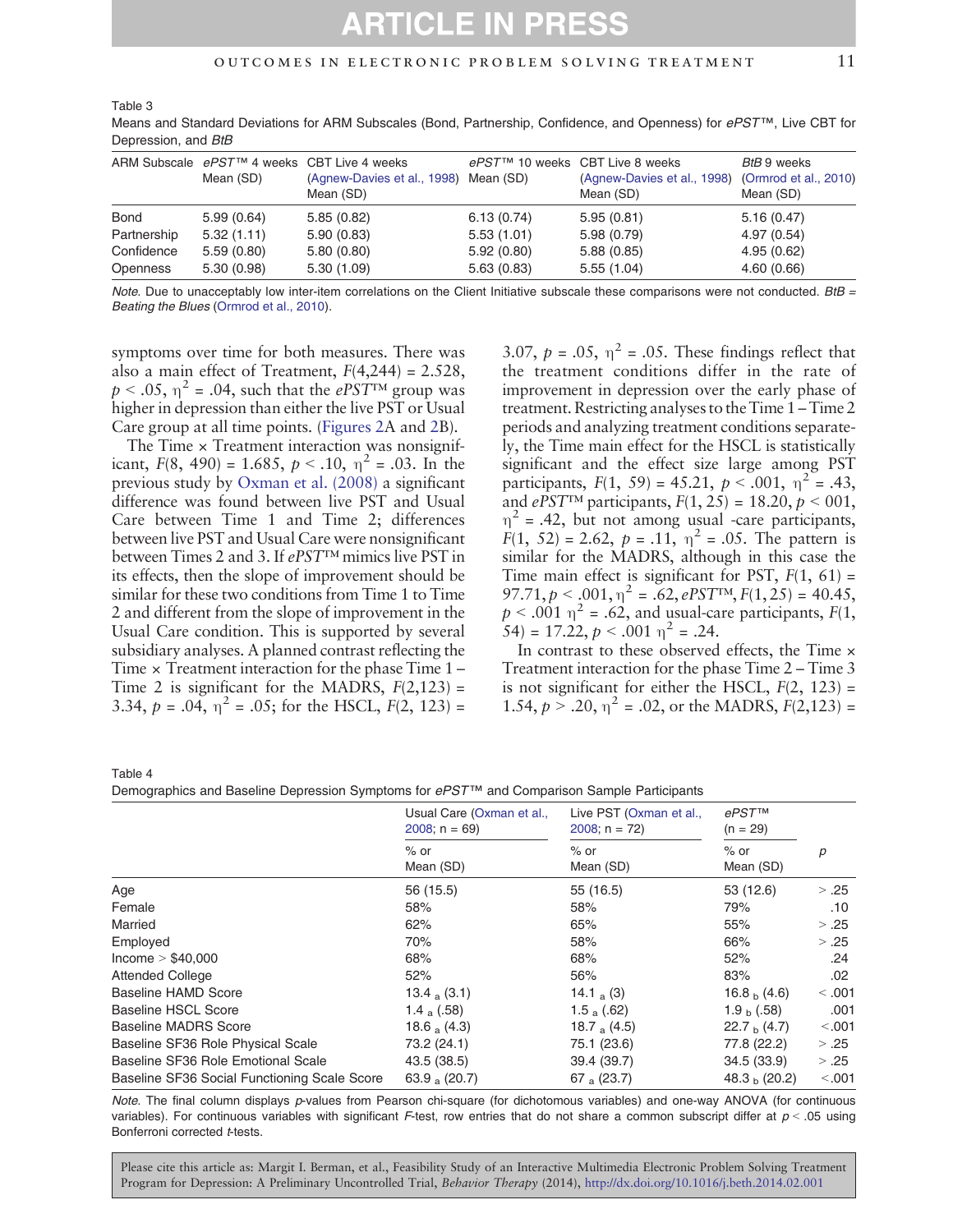#### <span id="page-12-0"></span>12 **berman et al. berman et al.**



FIGURE 2 A: HSCL as a Function of Treatment. B: MARDS as a Fuction of Treatment.

1.26,  $p > .20$ ,  $\eta^2 = .02$ . Similarly, the Time  $\times$  Treatment interaction for the phase Time 1 – Time 3 is not significant for either the HSCL,  $F(2, 123) = 1.59$ ,  $p > .20$ ,  $\eta^2 = .03$ , or the MADRS,  $F(2, 123) = .67$ ,  $p > .20$ ,  $\eta^2 = .01$ . These results are consistent with the conclusion that the treatment conditions differ in rate of improvement in depression in the early but not later phase of treatment, with larger effects associated with PST and ePST™ than usual care.

#### Comparison With [Mynors-Wallis et al. \(1995\)](#page-17-0)

A second comparison involved live PST and placebo conditions from a previous study of depression by [Mynors-Wallis et al. \(1995\)](#page-17-0). Although both studies used the HAMD to assess depression at baseline, for followup assessments we used the clinician-rated MADRS and self-rated HSCL, whereas Mynors-Wallis et al. used the clinician-rated HAMD and the self-rated Beck Depression Inventory ([Beck, Ward,](#page-16-0) [& Mendelson, 1962\)](#page-16-0). Furthermore, follow-up assessments in the two studies occurred at different time points. Despite these differences, some rough comparisons can be made. If the same inclusion criteria used by Mynors-Wallis et al. (participants with initial HAMD scores greater than or equal to 13) are applied to our sample, the two samples are comparable in initial depression levels (Mynors-Wallis mean HAMD = 18.4; our mean HAMD = 18.0). Using a criteria of 7 or less on the HAMD to define a participant as asymptomatic (see [Frank](#page-17-0) [et al., 1991\)](#page-17-0), Mynors-Wallis reported that 27% (8 out of 30) of participants in their placebo condition and 60% (18 out of 30) of participants in their problem solving condition were asymptomatic at 12 weeks—a statistically significant difference,  $\chi^2(1) = 6.79$ ,  $p = .01$ ,  $\phi = .34$ . According to [Zimmerman, Posternak, and Chelminski \(2004\)](#page-18-0), a score of 10 or less on the MADRS is comparably asymptomatic (similar comparison criteria do not exist for the HSCL). Using this criterion, we observe that 58% (14 out of 24) of participants in our  $ePST^{\text{TM}}$ condition were asymptomatic at 10 weeks.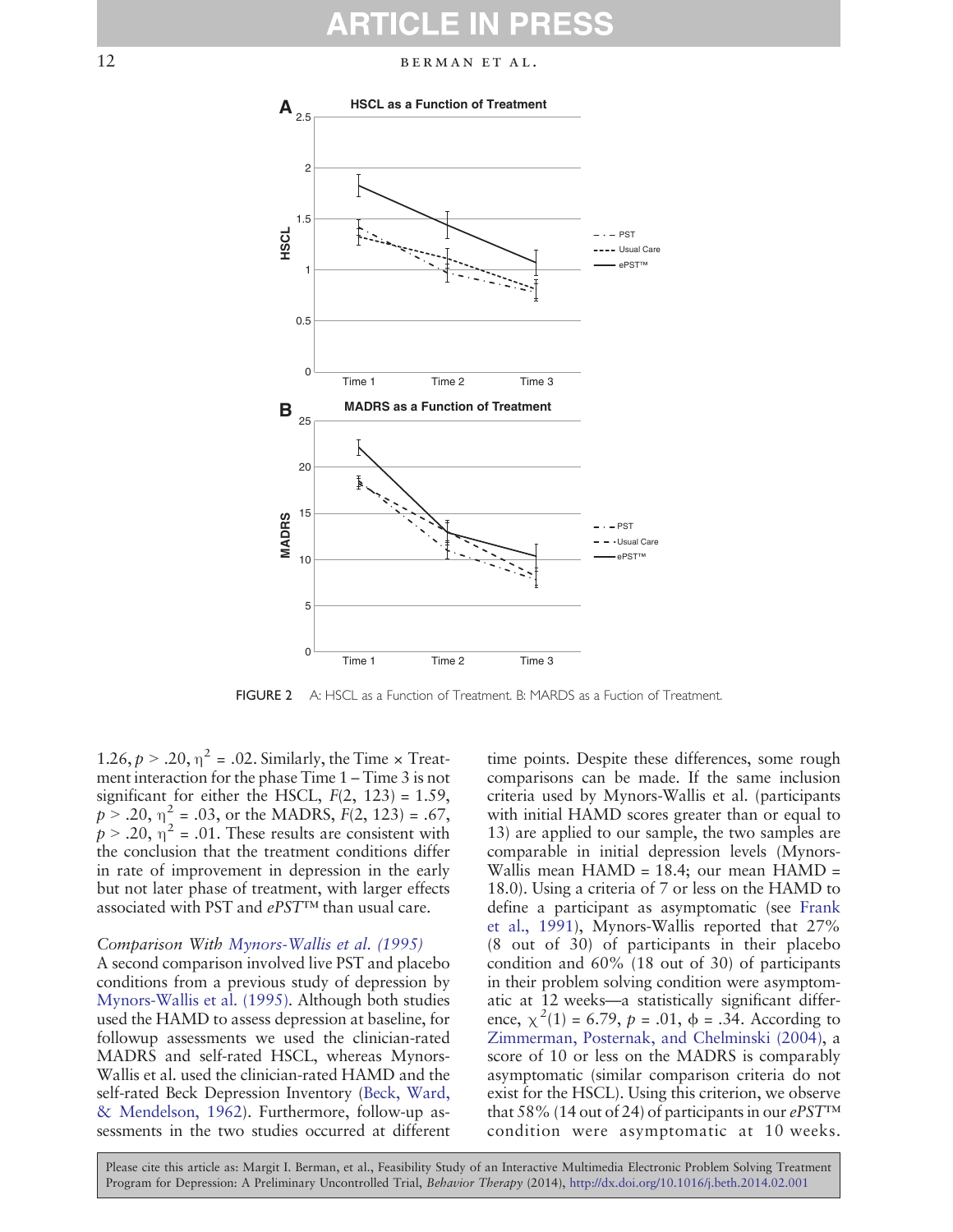Admittedly, comparing these outcomes involves using different scales at different time points to determine participants' asymptomatic status. Nonetheless, it is encouraging that the difference in proportion remitted across these three groups (PST, placebo, and ePST™) is statistically significant,  $\chi^2(2) = 8.23$ ,  $p = .02$ ,  $\phi = .31$ . Furthermore, a direct comparison of ePST™ and PST in proportion remitted is not significant,  $\chi^2(1) = .02$ ,  $p = .90$ ,  $\phi =$ .02, whereas a greater proportion of participants receiving ePST™ are remitted compared to those receiving a placebo,  $\chi^2(1) = 5.54$ ,  $p = .02$ ,  $\phi = .32$ .

#### depression: phq-9

Participants completed the PHQ-9 at prescreen and at the beginning of each ePST™ session. We conducted a repeated measures ANOVA to test the hypothesis that PHQ-9 scores would improve over time. The main effect of time was significant,  $N = 20$ (due to incomplete data),  $F(6, 14) = 31.558$ ,  $p < .001$ ,  $\eta^2 = .931$ . Figure 3 displays mean scores on the PHQ-9 over time. At pre-screen, the mean PHQ-9 score was 12.63, representing moderate depression. By Session 6, the mean score was 4.9, in the nondepressed range.

#### health functioning

To test the hypothesis that  $e$ PST<sup>IM</sup> participants' outcomes for health functioning would reflect improvement over time and match the improvements made in the [Oxman et al. \(2008\)](#page-17-0) live PST comparison sample, a doubly multivariate repeated measure analysis of variance was conducted for functioning as measured by three subscales of the SF-36 (Physical Functioning, Social Functioning, and Role Emotional Functioning) at two time points (Time 1 and Time 3). (Because this measure was only obtained in the Oxman et al. comparison sample at baseline and follow-up, we did not include the midpoint assessment in our analyses.) This analysis revealed a significant main effect of Time,  $F(3, 126) =$ 739.727,  $p < .001$ ,  $\eta^2 = .36$ . Univariate analyses revealed that all participants improved in functioning over time on all three measures. In addition, there was a main effect of treatment,  $F(6, 252) = 3.359$ ,  $p < .01$ ,  $\eta^2 = .07$ , such that the ePST<sup>TM</sup> group (N = 27) was generally lower in functioning than either the PST ( $N = 54$ ) or usual-care group ( $N = 50$ ). Univariate analyses revealed that this difference was only significant for social functioning. Oneway ANOVAs revealed that this difference was significant at both baseline,  $F(2, 167) = 7.758$ ,  $p = .001$ , and follow-up,  $F(2, 128) = 3.359, p = .038$ . Neither the multivariate interaction of Time  $\times$  Treatment,  $F(6, 252) = 1.577$ ,  $p = .15$ ,  $\eta^2 = .04$ , nor any of the univariate interactions approached significance (all  $p > .15$ ).

#### clinical significance

The clinical significance of treatment effects was assessed in a number of ways. Following the recommendations of Jacobson [\(Jacobson, Roberts,](#page-17-0) [Berns, & McGlinchey, 1999; Jacobson & Truax,](#page-17-0) [1991\)](#page-17-0), we used results from the development of the Hopkins Symptom Checklist, specifically norms derived from the normal control subsample [\(Derogatis et al., 1974\)](#page-16-0) to define the mean and standard deviation of the HSCL depression scale in the normal population. Given that our initial sample distribution overlapped the normal comparison group, a clinically significant change in functioning subsequent to ePST™ was defined as an outcome HSCL score (as measured at Week 10) closer to the mean of the norm group than to the mean of the initial sample ([Jacobson & Truax,](#page-17-0) [1991\)](#page-17-0). As a consequence, the criterion for clinically significant change was an HSCL depression score of



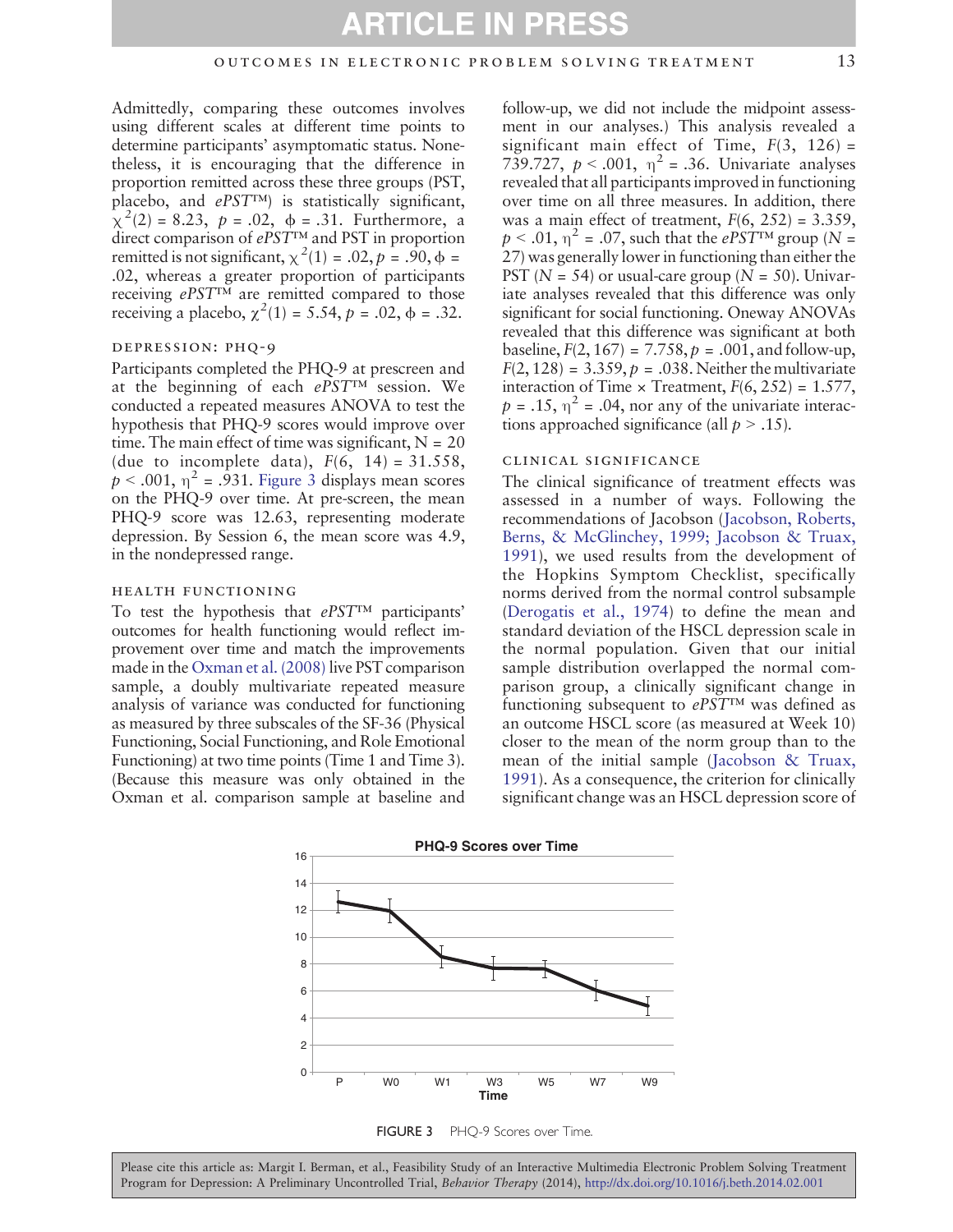#### 14 BERMAN ET AL.

1.38. Of participants with complete data ( $N = 26$ ), 73% achieved this criterion. Jacobson and Truax also recommended using the Reliable Change Index to assess the reliability of change within the sample. In the present sample, a reduction on the HSCL of 0.33 units constitutes reliable change. Relative to initial baselines, 95% of participants with complete data who achieved clinically significant improvement also met this criterion for reliable change. This is roughly comparable to our comparison sample [\(Oxman et al., 2008](#page-17-0)) in which 83% of live PST participants achieved clinically significant change on the HSCL by Week 9, of whom 78% met the criteria for reliable change. In their usual-care group, 84% achieved clinically significant change, of whom 67% met the criteria for reliable change.

Psychiatric diagnoses also changed. At baseline, 83% of ePST™ participants met criteria for either or both major depressive disorder or dysthymic disorder.<sup>3</sup> At Week 10, only 18% of participants met criteria for either or both major depression or dysthymia.

#### **Discussion**

#### usability, credibility, acceptability, and therapeutic alliance

ePST™ participants rated the program as acceptable, usable and credible, and reported a strong therapeutic alliance with the program.  $ePST^{TM}$  was designed to engage the user in a fashion that mimics face-to-face psychotherapy. The program provides personalized feedback from a virtual therapist who appears on screen and speaks directly and encouragingly to the user. Extensive use of audio and video technology enhances the simulation, and hundreds of branching audio, video, and graphic elements allow the therapist to respond flexibly to users' changing levels of depression, their struggles or successes implementing therapeutic homework, and their understanding of the therapy. These elements help to create the experience of having a caring therapist present. In addition, users benefit from receiving PST with exact treatment fidelity from an expert therapist, who conveys the "nonspecific" characteristics of effective therapists, such as warmth, genuineness, compassion, and support when the patient experiences setbacks.

The *ePST<sup>TM</sup>* program was feasible and acceptable. The number of noncompleter participants in our sample was small ( $n = 6$ ), as was the number of completers  $(n = 23)$  thus making comparisons

between the groups difficult. Compared to completers, noncompleters were more depressed, more likely to be male, and less likely to report emotional impairment (despite being more depressed). They also found the program less acceptable, usable, and credible. Further research is indicated to determine whether noncompleters in ePST<sup>TM</sup> differ from participants who drop out of live therapy, and to understand what leads to poor engagement with the program for participants who drop out.

Participants who completed treatment rated ePST™ as highly usable (mean score in the goodto-excellent range), credible (mean score in the "a lot" of credibility range) and logical (median scores on "logical" and "recommend it to a friend" were comparable to those obtained in research on live PST; Thornett & Mynors-Wallis, 2002). On average, participants felt that  $e$ PST<sup>TM</sup> was acceptable as a stand-alone treatment for depression (indicating that they felt they did not need a clinician's input).

This study provides evidence that the program was successful in creating a therapeutic alliance comparable to live CBT [\(Agnew-Davies et al., 1998](#page-16-0)). Within the limits of our analyses, we found no significant differences in therapeutic bond, confidence in the therapist and program, or willingness to be open in discussing concerns. Participants in live CBT did report a stronger partnership with their therapist. Agnew-Davies et al. found that older participants reported greater alliance than did younger participants. Since the average age of our sample was 53 years old, this may account to some extent for the strong therapeutic alliance. Additional research with a broader age group is warranted to determine whether younger users will develop an alliance with ePST™.

The ePST™ participants' alliance scores were consistently higher than those obtained in research on another computer based program, BtB [\(Ormrod](#page-17-0) [et al., 2010\)](#page-17-0). At both mid- and posttreatment assessments, ePST™ was superior to BtB on forming a therapeutic bond, feeling a sense of partnership with the program, confidence that the program would help them, and feeling comfortable openly discussing their concerns with the program. These findings suggest that the goal of creating a strong sense of alliance with the ePST<sup>TM</sup> program was accomplished. Further research is indicated to identify the specific mechanisms whereby this occurs.

#### depression and health functioning

During the study, ePST™ depression and health-related functioning improved significantly. The MADRS, HSCL, and PHQ-9 scores all improved significantly over time. These improvements were clinically meaningful as well as statistically

<sup>&</sup>lt;sup>3</sup> Three participants did not have complete SCID interview data at baseline to derive an MDD diagnosis and did not meet criteria for Dysthymic Disorder; 2 participants did not meet full criteria for MDD or dysthymic disorder despite having significant depressive symptoms.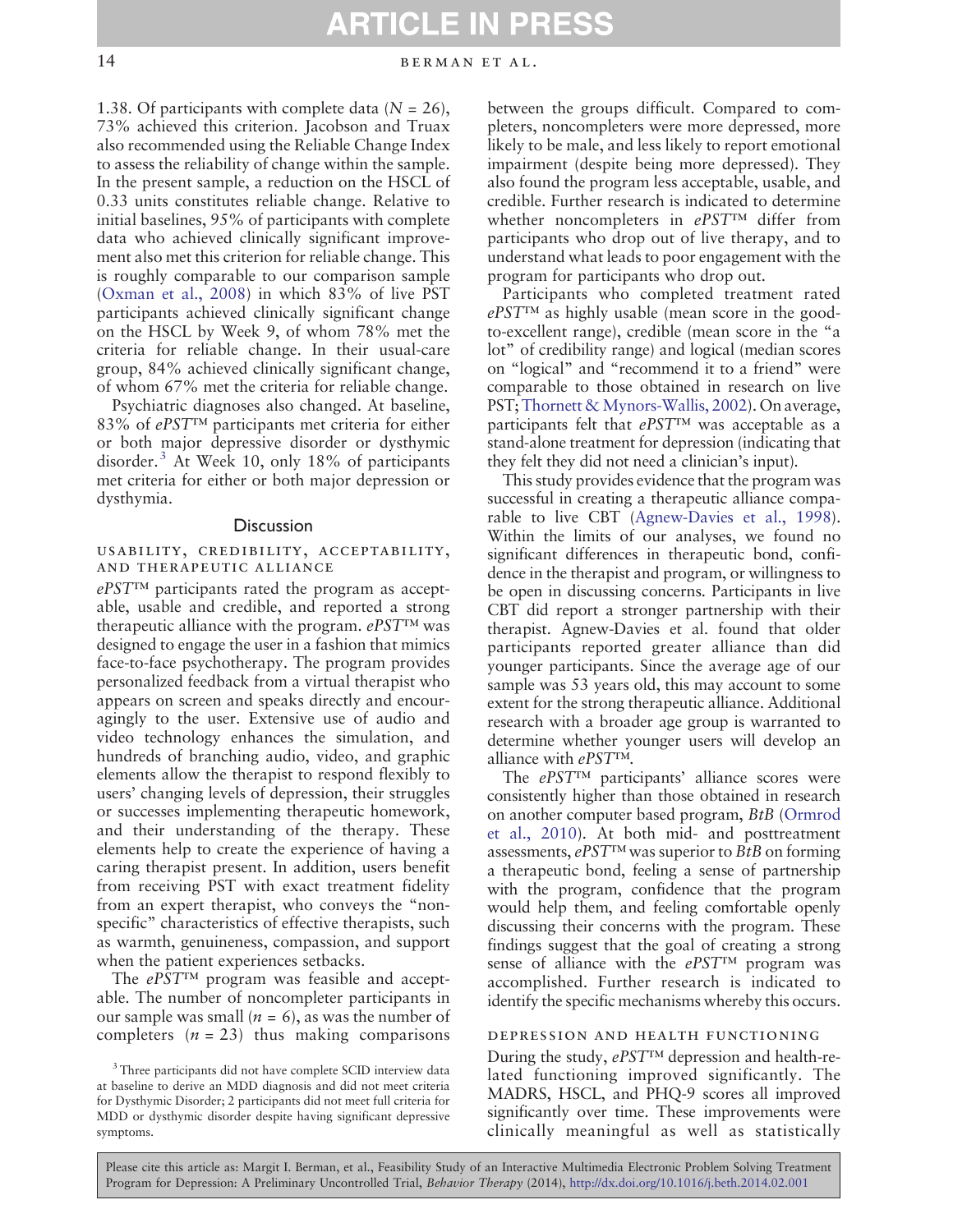significant: 73% of the study completers (26/29) met the criteria for a clinically meaningful treatment effect, of whom 95% met the criteria for reliable change. The proportion of participants meeting DSM-IV diagnostic criteria for major depression and/or dysthymic disorder fell from 83% at baseline to 18% following treatment with ePST™. Furthermore, participants significantly improved over time in social functioning and role functioning related to both emotional and physical symptoms.

#### comparisons of epst™ to prior research with problem solving treatment for depression

To overcome some of the limitations of a single-arm trial, we directly compared our findings to those from one of our previous studies of PST-PC for minor depression with live therapists ([Oxman et al.,](#page-17-0) [2008\)](#page-17-0). Although the studies had similar designs, the current study did not limit eligibility solely to minor depression. As a result, depression severity was significantly higher at baseline in the  $ePST^{TM}$  group and remained significantly higher across all assessment points. Otherwise, the results from the current study were comparable to the original Oxman et al. study. Both *ePST*™ and live PST groups improved significantly faster than the usual-care control condition between baseline and the 4-week assessment points, although all groups improved significantly over time. Nonetheless, because depression severity for the  $e$ PST<sup>TM</sup> group was significantly higher at baseline, we cannot rule out regression to the mean as an explanation for the improvement. In part to address this issue, we also compared  $ePST^{\text{TM}}$ to the published findings of a randomized placebo controlled trial of live PST for moderately severe depression ([Mynors-Wallis et al., 1995\)](#page-17-0). Using established scale-based criteria for remission of depression, we found that ePST™ was comparable to live PST and superior to the placebo condition.

#### limitations

There are several limitations to this study due to the single-arm design. We did not have an experimental control group; therefore, improvements we observed in depression outcomes may have been due to the passage of time, spontaneous remission in depression, regression to the mean, or other factors apart from the ePST™ program. Where possible, we attempted to address this limitation by comparing our findings to relevant findings in the literature to try to estimate how ePST™ might compare to treatments evaluated in randomized controlled trials. Nonetheless, comparisons to the [Oxman et](#page-17-0) [al. \(2008\)](#page-17-0) study are still problematic given that our sample was significantly more depressed at baseline and remained more depressed throughout the study. In addition, clinician raters for interview measures (MADRS, SCID) were not blind to treatment assignment or study hypotheses and this could have biased their ratings. In the case of the MADRS, low or unknown reliability of the measure could also have affected the ratings obtained. We included self-report measures of depression, with good reliability, to address this limitation. Results on the self-report measures were similar to those obtained on the clinician-rated measures.

A second limitation is our small sample size, which limited our ability to detect group differences in the comparisons with other research. A small sample is appropriate for a feasibility study like this one, but our conclusions should be considered tentative, to be confirmed with replication in larger samples.

A third limitation involves the comparison of our results to those from other published studies. Although we chose comparison studies that used similar methods and participants, a variety of known and unknown differences between our study and these comparison studies may have influenced our findings. For the depression symptom comparisons, this concern is ameliorated somewhat by the fact that one comparison study [\(Oxman et al., 2008\)](#page-17-0) was done by our research team, at our institution, and using many of the same measures and overall study design. For the therapeutic alliance and credibility comparisons, differences between our study and comparison studies are more difficult to quantify. Randomized controlled trials comparing different computer-based therapies, to the best of our knowledge, have not been conducted, and perhaps are not likely to be conducted due to proprietary commercial interests. We chose to include these analyses in an effort to elucidate possible differences in these important areas. Conclusions should be drawn with caution.

Fourth, we did not include a long-term follow-up assessment in this trial, and have no data on the long-term effectiveness of the intervention. Because relapse is a significant problem in depressive disorders, the long-term outcome of ePST™ should be assessed in future research.

Finally, in this study,  $e$ *PST<sup>IM</sup>* was delivered as a self-administered, structured (SAS) intervention. Participants had no contact with a therapist during their study participation except for study assessments and (if suspected of being suicidal) safety assessments. They were, however, required to make an appointment to use the program and check in with a (nonprofessional) study coordinator who set up the computer and was available in another room if questions arose. Therefore, our findings cannot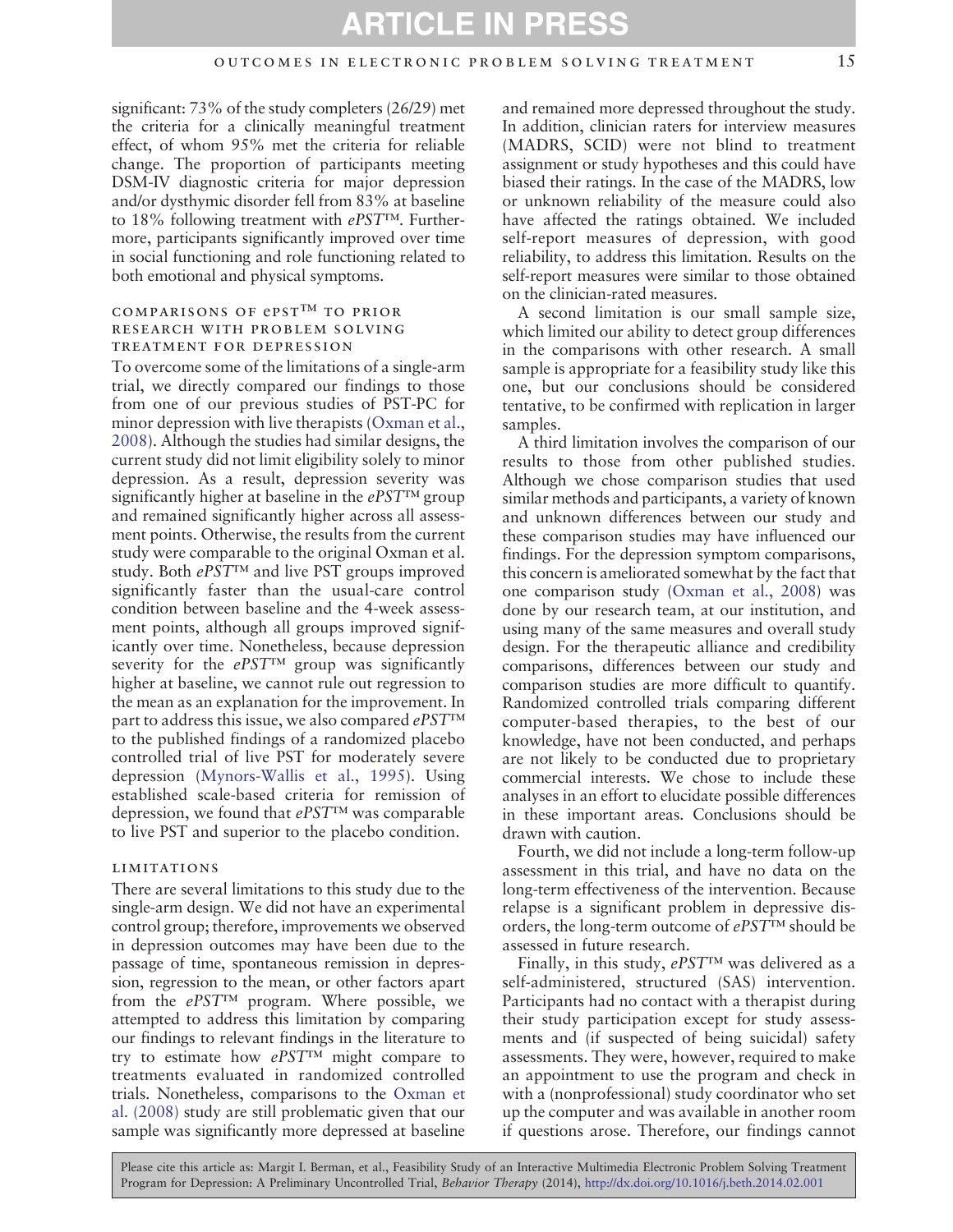#### <span id="page-16-0"></span>16 **berman et al. berman et al.**

be generalized to a fully stand-alone computerbased treatment. Testing ePST™ as a fully standalone treatment is an important direction for future research.

#### conclusions

Participants rated the *ePST*™ program as highly usable, acceptable, and credible, and few participants dropped out. Participants reported a therapeutic alliance that was strong and comparable to that observed in live therapy. Participants who completed ePST™ improved significantly in depressive symptoms, to a degree similar to that observed in live treatment. Further research, particularly a full-scale randomized controlled trial, is indicated to evaluate the effectiveness of ePST™ as a stand-alone treatment and elucidate the mechanisms by which CB treatments can facilitate a therapeutic alliance.

#### Disclosure Statement

This research was funded by a Dartmouth Center for Clinical and Translational Research SYNERGY Pilot Project Grant awarded to Mark Hegel. The funding source had no role in study design, execution, write up, or publication. Ownership of the ePST™ program was assigned to Cognitive Behavioral Technologies, LLC. Initially, Drs. Hegel and Buckey were partners in this company. Prior to conducting the study, but less than 3 years prior, Dr. Buckey divested his interests in this company. During the time the study was conducted, Dr. Hegel was a principal partner, but has since divested his interests in the company. The remaining authors have no conflicts of interest to disclose. The following conflict of interest management plan was employed. Dr. Berman oversaw the conduct of the study, including participant recruitment, intervention, and assessments. Drs. Berman and Hull conducted the data analyses. ePST™ is a trademark of Cognitive Behavioral Technologies, LLC.

#### **References**

- Agnew-Davies, R., Stiles, W. B., Hardy, G. E., Barkham, M., & Shapiro, D. A. (1998). Alliance structure assessed by the Agnew Relationship Measure (ARM). British Journal of Clinical Psychology, 37(2), 155–172. http://dx.doi.org/[10.1111/](http://dx.doi.org/10.1111/j.2044-8260.1998.tb01291.x) [j.2044-8260.1998.tb01291.x](http://dx.doi.org/10.1111/j.2044-8260.1998.tb01291.x)
- American Psychiatric Association. (1994). [Diagnostic and](http://refhub.elsevier.com/S0005-7894(14)00024-0/rf0010) [statistical manual of mental disorders](http://refhub.elsevier.com/S0005-7894(14)00024-0/rf0010) (4th ed.). Washington, [DC: Author.](http://refhub.elsevier.com/S0005-7894(14)00024-0/rf0010)
- Andersson, G., & Cuijpers, P. (2009). Internet-based and other computerized psychological treatments for adult depression: A meta-analysis. Cognitive Behaviour Therapy, 38(4), 196–205. http://dx.doi.org/[10.1080/16506070903318960](http://dx.doi.org/10.1080/16506070903318960)
- Andersson, G., Paxling, B., Wiwe, M., Vernmark, K., Felix, C. B., Lundborg, L., . . . Carlbring, P. (2012). Therapeutic alliance in guided internet-delivered cognitive behavioural treatment of depression, generalized anxiety disorder and social anxiety disorder. Behaviour Research and Therapy, 50, 544–550. http://dx.doi.org[/10.1016/j.brat.2012.05.003](http://dx.doi.org/10.1016/j.brat.2012.05.003)
- Arean, P., Hegel, M., Vannoy, S., Fan, M., & Unuzter, J. (2008). Effectiveness of problem-solving therapy for older, primary care patients with depression: Results from the IMPACT project. The Gerontologist, 48(3), 311–323. http://dx.doi.org/ [10.1093/geront/48.3.311](http://dx.doi.org/10.1093/geront/48.3.311)
- Bagby, R. M., Ryder, A. G., Schuller, D. R., & Marshall, M. B. (2004). [The Hamilton Depression Rating Scale: Has the](http://refhub.elsevier.com/S0005-7894(14)00024-0/rf0030) [gold standard become a lead weight?](http://refhub.elsevier.com/S0005-7894(14)00024-0/rf0030) American Journal of Psychiatry, 161[\(12\), 2163](http://refhub.elsevier.com/S0005-7894(14)00024-0/rf0030)–2177.
- Bangor, A., Kortum, P. T., & Miller, J. T. (2008). An empirical evaluation of the system usability scale. International Journal of Human-Computer Interaction, 24(6), 574–594. http://dx.doi.org/[10.1080/10447310802205776](http://dx.doi.org/10.1080/10447310802205776)
- Barazzone, N., Cavanagh, K., & Richards, D. A. (2012). [Computerized cognitive behavioural therapy and the](http://refhub.elsevier.com/S0005-7894(14)00024-0/rf0040) [therapeutic alliance: A qualitative enquiry.](http://refhub.elsevier.com/S0005-7894(14)00024-0/rf0040) British Journal [of Clinical Psychology](http://refhub.elsevier.com/S0005-7894(14)00024-0/rf0040), 51(4), 396–417.
- Beck, A. G., Ward, C. H., & Mendelson, M. (1962). [An](http://refhub.elsevier.com/S0005-7894(14)00024-0/rf0045) [inventory for measuring depression.](http://refhub.elsevier.com/S0005-7894(14)00024-0/rf0045) Archives of General [Psychiatry](http://refhub.elsevier.com/S0005-7894(14)00024-0/rf0045), 4, 361–371.
- Bickmore, T., Gruber, A., & Picard, R. (2005). [Establishing the](http://refhub.elsevier.com/S0005-7894(14)00024-0/rf0050) computer–[patient working alliance in automated health](http://refhub.elsevier.com/S0005-7894(14)00024-0/rf0050) [behavior change interventions.](http://refhub.elsevier.com/S0005-7894(14)00024-0/rf0050) Patient Education and [Counseling](http://refhub.elsevier.com/S0005-7894(14)00024-0/rf0050), 59(1), 21–30.
- Borkovec, T. D., & Nau, S. D. (1972). Credibility of analogue therapy rationales. Journal of Behavior Therapy and Experimental Psychiatry, 3(4), 257–260. http://dx.doi.org/ [10.1016/0005-7916\(72\)90045-6](http://dx.doi.org/10.1016/0005-7916(72)90045-6)
- Brooke, J. (1996). SUS: A "quick and dirty" [usability scale. In P.W.](http://refhub.elsevier.com/S0005-7894(14)00024-0/rf0060) [Jordan, B. Thomas, B. A. Weerdmeester, & I. L. McClelland](http://refhub.elsevier.com/S0005-7894(14)00024-0/rf0060) (Eds.), [Usability evaluation in industry](http://refhub.elsevier.com/S0005-7894(14)00024-0/rf0060) (pp. 189–194). London, [UK: Taylor & Francis.](http://refhub.elsevier.com/S0005-7894(14)00024-0/rf0060)
- Brooks, S. J., & Kutcher, S. (2001). [Diagnosis and measurement of](http://refhub.elsevier.com/S0005-7894(14)00024-0/rf0065) [adolescent depression: A review of commonly utilized instru](http://refhub.elsevier.com/S0005-7894(14)00024-0/rf0065)ments. [Journal of Child and Adolescent Psychopharmacology](http://refhub.elsevier.com/S0005-7894(14)00024-0/rf0065), 11[\(4\), 341](http://refhub.elsevier.com/S0005-7894(14)00024-0/rf0065)–376.
- Carter, J. A., Buckey, J. C., Greenhalgh, L., Holland, A. W., & Hegel, M. T. (2005). An interactive media program for managing psychosocial problems on long-duration spaceflights. Aviation, Space, and Environmental Medicine, 76, B213–B223. Retrieved from [http://search.proquest.com/](http://search.proquest.com/docview/620781464?accountid=10422) [docview/620781464?accountid=10422](http://search.proquest.com/docview/620781464?accountid=10422)
- Cartreine, J. A., Locke, S., Buckey, J. C., & Hegel, M. T. (2012). Electronic Problem-solving Treatment (ePST™): Description and pilot study of an interactive media treatment for depression. Journal of Medical Informatics Research, 1(2), 1–13. <http://www.researchprotocols.org/2012/2/e11/>
- Cavanagh, K., Shapiro, D. A., Van Den Berg, S., Swain, S., Barkham, M., & Proudfoot, J. (2006). The effectiveness of computerized cognitive behavioural therapy in routine care. British Journal of Clinical Psychology, 45(4), 499–514. http://dx.doi.org/[10.1348/014466505X84782](http://dx.doi.org/10.1348/014466505X84782)
- Christensen, H., Griffiths, K. M., & Korten, A. (2002). Web-based cognitive behavior therapy: Analysis of site usage and change in depression and anxiety scores. Journal of Medical Internet Research, 4(1), e3. http://dx.doi.org/ [10.2196/jmir.8.4.e31/jmir.4.1.e3](http://dx.doi.org/10.2196/jmir.8.4.e31/jmir.4.1.e3)
- Davidson, J., Turnbull, C. D., Strickland, R., & Miller, R. (1986). The Montgomery-Asberg Depression Scale: Reliability and validity. Acta Psychiatrica Scandinavica, 73(5), 544–548. http://dx.doi.org[/10.1111/j.1600-0447.1986.tb02723.x](http://dx.doi.org/10.1111/j.1600-0447.1986.tb02723.x)
- Derogatis, L. R., Lipman, R. S., Rickels, K., Uhlenbuth, E. H., & Covi, L. (1974). [The Hopkins Symptom Checklist](http://refhub.elsevier.com/S0005-7894(14)00024-0/rf0095) [\(HSCL\): A self-report symptom inventory.](http://refhub.elsevier.com/S0005-7894(14)00024-0/rf0095) Behavioural [Science](http://refhub.elsevier.com/S0005-7894(14)00024-0/rf0095), 19, 1–15.
- First, M. B., Spitzer, R. L., Gibbon, M., & Williams, J. B. W. (2002). Structured Clinical Interview for DSM-IV-TR Axis I Disorders–Patient edition (with Psychotic Screen). New York, NY: New York State Research Institute. http://dx.doi.org/ [10.1521/pedi.1995.9.2.92](http://dx.doi.org/10.1521/pedi.1995.9.2.92)
- Fogg, B. J., Marshall, J., Laraki, O., Osipovich, A., Varma, C., Fang, N., … Treinen, M. (2001). What makes Web sites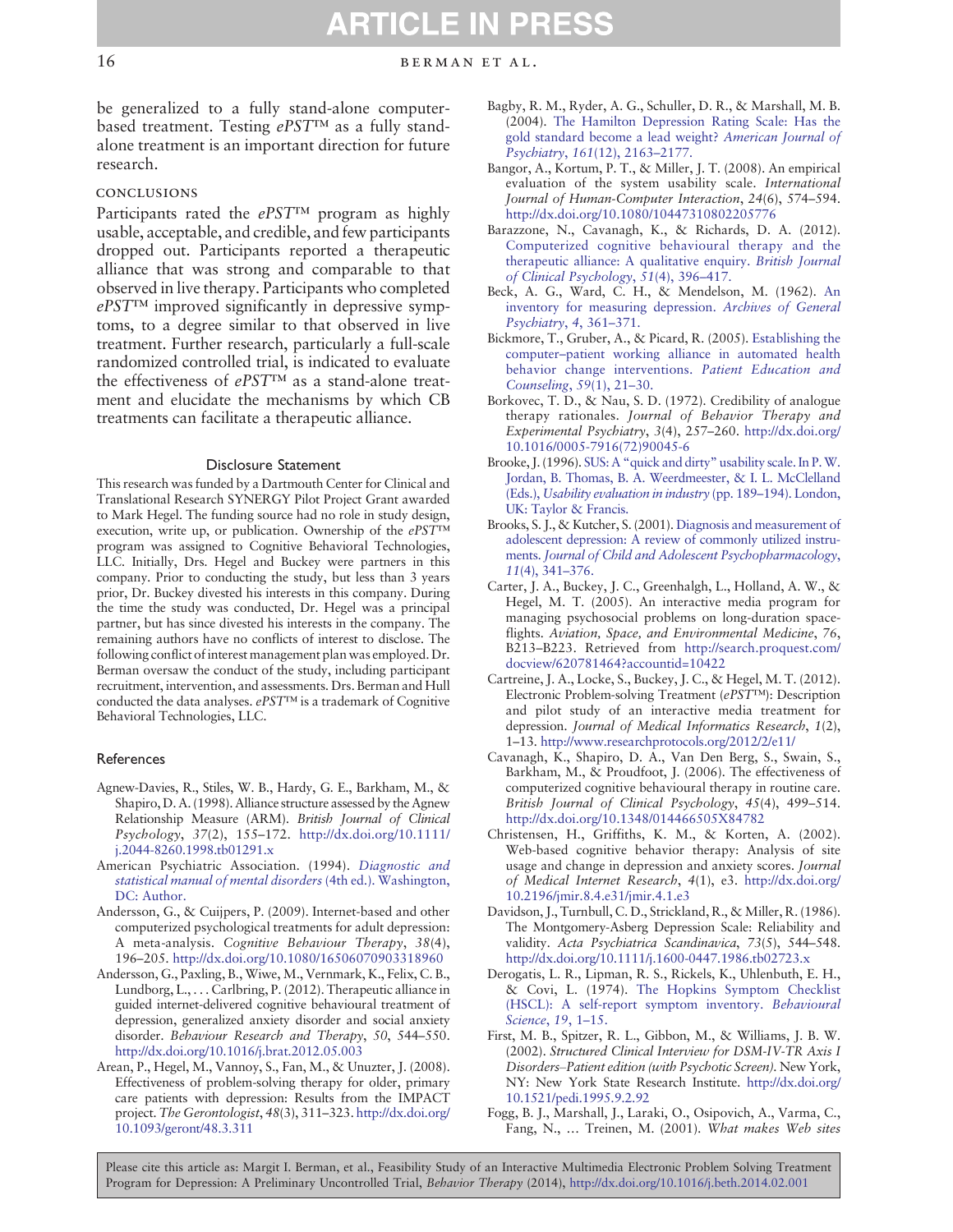#### outcomes in electronic problem solving treatment 17

<span id="page-17-0"></span>credible? A report on a large quantitative study. In CHI 2001 conference proceedings: Conference on Human Factors in Computing Systems. New York, NY: ACM Press. http://dx.doi.org[/10.1145/365024.365037](http://dx.doi.org/10.1145/365024.365037)

- Frank, E., Prien, R. F., Jarrett, R. B., Keller, M. B., Kupfer, D. J., Lavori, P. W., … Weissman, M. M. (1991). [Conceptuali](http://refhub.elsevier.com/S0005-7894(14)00024-0/rf0110)[zation and rationale for consensus definitions of terms in](http://refhub.elsevier.com/S0005-7894(14)00024-0/rf0110) [major depressive disorder: Remission, recovery, relapse, and](http://refhub.elsevier.com/S0005-7894(14)00024-0/rf0110) recurrence. [Archives of General Psychiatry](http://refhub.elsevier.com/S0005-7894(14)00024-0/rf0110), 48, 851–855.
- Hamilton, M. (1960). A rating scale for depression. Journal of Neurolology, Neurosurgery, and Psychiatry, 23, 56–62. http://dx.doi.org[/10.1136/jnnp.23.1.56](http://dx.doi.org/10.1136/jnnp.23.1.56)
- Horvath, A. O., Del Re, A. C., Flückiger, C., & Symonds, D. (2011). [Alliance in individual psychotherapy. In J. C.](http://refhub.elsevier.com/S0005-7894(14)00024-0/rf0120) Norcross (Ed.), [Psychotherapy relationships that work:](http://refhub.elsevier.com/S0005-7894(14)00024-0/rf0120) [Evidence-based responsiveness](http://refhub.elsevier.com/S0005-7894(14)00024-0/rf0120) (2<sup>nd</sup> [ed.\). New York: Oxford](http://refhub.elsevier.com/S0005-7894(14)00024-0/rf0120) [University Press.](http://refhub.elsevier.com/S0005-7894(14)00024-0/rf0120)
- Hirschfeld, R. M. A., Keller, M. B., Panico, S., & Arons, B. S. (1997). The national depressive and manic-depressive association consensus statement on the undertreatment of depression. Journal of the American Medical Association, 277, 333–340. http://dx.doi.org[/10.1001/jama.277.4.333](http://dx.doi.org/10.1001/jama.277.4.333)
- Jacobson, N. S., Roberts, L. J., Berns, S. B., & McGlinchey, J. B. (1999). Methods for defining and determining the clinical significance of treatment effects: Description, application, and alternatives. Journal of Consulting and Clinical Psychology, 67(3), 300–307. http://dx.doi.org/[10.1037/0022-](http://dx.doi.org/10.1037/0022-006X.67.3.300) [006X.67.3.300](http://dx.doi.org/10.1037/0022-006X.67.3.300)
- Jacobson, N. S., & Truax, P. (1991). Clinical significance: A statistical approach to defining meaningful change in psychotherapy research. Methodological issues & strategies in clinical research (pp. 631–648). Washington, DC: American Psychological Association. http://dx.doi.org/[10.1037/10109-042](http://dx.doi.org/10.1037/10109-042)
- Johns, S. A., Kroenke, K., Krebs, E. E., Theobald, D. E., Wu, J., & Tu, W. (2012). [Longitudinal comparison of three](http://refhub.elsevier.com/S0005-7894(14)00024-0/rf0140) [depression measures in adult cancer patients.](http://refhub.elsevier.com/S0005-7894(14)00024-0/rf0140) Journal of [Pain and Symptom Management](http://refhub.elsevier.com/S0005-7894(14)00024-0/rf0140), 45(1), 71–82.
- Kaltenthaler, E., Brazier, J., De Nigris, E., Tumur, I., Ferriter, Michael, Beverley, C., … Sutcliffe, P. A. (2006). Computerised cognitive behaviour therapy for depression and anxiety update: A systematic review and economic evaluation. Health Technology Assessment, 10, 1–186. http://dx.doi.org/ [10.3310/hta10330](http://dx.doi.org/10.3310/hta10330)
- Katon, W., Von Korff, M., Lin, E., Walker, E., Simon, G. E., Bush, T., … Russo, J. (1995). Collaborative management to achieve treatment guidelines: Impact on depression in primary care. Journal of the American Medical Association, 273, 1026–1031. http://dx.doi.org[/10.1001/jama.1995.](http://dx.doi.org/10.1001/jama.1995.03520370068039) [03520370068039](http://dx.doi.org/10.1001/jama.1995.03520370068039).
- Kessler, R. C., Berglund, P., Demler, O., Jin, R., Koretz, D., Merikangas, K. R., … Wang, P. S. (2003). The epidemiology of major depressive disorder: Results from the national comorbidity survey replication. Journal of the American Medical Association, 289(23), 3095–3105. http://dx.doi.org/ [10.1001/jama.289.23.3095](http://dx.doi.org/10.1001/jama.289.23.3095)
- King, R., Bambling,M., Reid,W., & Thomas, I. (2006). Telephone and online counselling for young people: A naturalistic comparison of session outcome, session impact and therapeutic alliance. Counselling  $\circ$  Psychotherapy Research, 6(3), 109–115. http://dx.doi.org[/10.1080/14733140600874084](http://dx.doi.org/10.1080/14733140600874084)
- Knaevelsrud, C., & Maercker, A. (2006). Does the quality of the working alliance predict treatment outcome in online psychotherapy for traumatized patients? Journal of Medical Internet Research, 8, e31. http://dx.doi.org[/10.2196/jmir.](http://dx.doi.org/10.2196/jmir.8.4.e31) [8.4.e31](http://dx.doi.org/10.2196/jmir.8.4.e31)
- Kroenke, K., Spitzer, R. L., & Williams, J. B. W. (2001). The PHQ-9: Validity of a brief depression severity measure.

Journal of General Internal Medicine, 16(9), 606–613. http://dx.doi.org/[10.1046/j.1525-1497.2001.016009606.x](http://dx.doi.org/10.1046/j.1525-1497.2001.016009606.x)

- Learmonth, D., Trosh, J., Rai, S., Sewell, J., & Cavanagh, K. (2008). The role of computer-aided psychotherapy within an NHS CBT specialist service. Counselling  $\circ$  Psychotherapy Research, 8(2), 117–123. http://dx.doi.org[/10.1080/](http://dx.doi.org/10.1080/14733140801976290) [14733140801976290](http://dx.doi.org/10.1080/14733140801976290)
- Leibert, T., & Archer Jr, J. (2006). [An exploratory study of client](http://refhub.elsevier.com/S0005-7894(14)00024-0/rf0180) [perceptions of internet counseling and the therapeutic alliance.](http://refhub.elsevier.com/S0005-7894(14)00024-0/rf0180) [Journal of Mental Health Counseling](http://refhub.elsevier.com/S0005-7894(14)00024-0/rf0180), 28(1), 69–83.
- Lipman, R. S., Covi, L., & Shapiro, A. K. (1979). The Hopkins Symptom Checklist (HSCL). Journal of Affective Disorders, 1(1), 9–24. http://dx.doi.org[/10.1016/0165-0327\(79\)](http://dx.doi.org/10.1016/0165-0327(79)90021-1) [90021-1](http://dx.doi.org/10.1016/0165-0327(79)90021-1)
- Martin, D. J., Garske, J. P., & Davis, M. K. (2000). Relation of the therapeutic alliance with outcome and other variables: A meta-analytic review. Journal of Consulting and Clinical Psychology, 68(3), 438–450. http://dx.doi.org/[10.1037/](http://dx.doi.org/10.1037/0022-006X.68.3.438) [0022-006X.68.3.438](http://dx.doi.org/10.1037/0022-006X.68.3.438)
- Mohr, D. C., Siddique, J., Ho, J., Duffecy, J., Jin, L., & Fokuo, J. K. (2010). Interest in behavioral and psychological treatments delivered face-to-face, by telephone, and by internet. Annals of Behavioral Medicine, 40(1), 89–98. http://dx.doi.org/ [10.1007/s12160-010-9203-7](http://dx.doi.org/10.1007/s12160-010-9203-7)
- Montgomery, S. A., & Asberg, M. (1979). A new depression scale designed to be sensitive to change. British Journal of Psychiatry, 134(4), 382–389. http://dx.doi.org/[10.1192/bjp.134.4.382](http://dx.doi.org/10.1192/bjp.134.4.382)
- Mynors-Wallis, L. M., Gath, D. H., Lloyd-Thomas, A. R., & Tomlinson, D. (1995). [Randomised controlled trial com](http://refhub.elsevier.com/S0005-7894(14)00024-0/rf0205)[paring problem solving treatment with amitriptyline and](http://refhub.elsevier.com/S0005-7894(14)00024-0/rf0205) [placebo for major depression in primary care.](http://refhub.elsevier.com/S0005-7894(14)00024-0/rf0205) British [Medical Journal](http://refhub.elsevier.com/S0005-7894(14)00024-0/rf0205), 18(310), 441–445.
- Mynors-Wallis, L. M., Gath, D. H., Day, A., & Baker, F. (2000). [Randomised controlled trial of problem solving](http://refhub.elsevier.com/S0005-7894(14)00024-0/rf0210) [treatment, antidepressant medication, and combined treat](http://refhub.elsevier.com/S0005-7894(14)00024-0/rf0210)[ment for major depression in primary care.](http://refhub.elsevier.com/S0005-7894(14)00024-0/rf0210) British Medical Journal, 1[\(320\), 26](http://refhub.elsevier.com/S0005-7894(14)00024-0/rf0210)–30.
- Newman, M. G., Erickson, T., Przeworski, A., & Dzus, E. (2003). Self‐help and minimal‐[contact therapies for anxiety](http://refhub.elsevier.com/S0005-7894(14)00024-0/rf0215) [disorders: Is human contact necessary for therapeutic](http://refhub.elsevier.com/S0005-7894(14)00024-0/rf0215) efficacy? [Journal of Clinical Psychology](http://refhub.elsevier.com/S0005-7894(14)00024-0/rf0215), 59(3), 251–274.
- Newman, M. G., Szkodny, L. E., Llera, S. J., & Przeworski, A. (2011). [A review of technology-assisted self-help and](http://refhub.elsevier.com/S0005-7894(14)00024-0/rf0220) [minimal contact therapies for anxiety and depression: Is](http://refhub.elsevier.com/S0005-7894(14)00024-0/rf0220) [human contact necessary for therapeutic efficacy?](http://refhub.elsevier.com/S0005-7894(14)00024-0/rf0220) Clinical [Psychology Review](http://refhub.elsevier.com/S0005-7894(14)00024-0/rf0220), 31(1), 89–103.
- Nezu, A. M., D'Zurilla, T. J., Zwick, M. L., & Nezu, C. M. (2004). [Problem-solving therapy for adults. In E. C. Chang,](http://refhub.elsevier.com/S0005-7894(14)00024-0/rf0225) T. J. D'[Zurilla, & L. J. Sanna \(Eds.\),](http://refhub.elsevier.com/S0005-7894(14)00024-0/rf0225) Social problem solving: [Theory, research, and training](http://refhub.elsevier.com/S0005-7894(14)00024-0/rf0225) (pp. 171–191). Washington, [DC: American Psychological Association](http://refhub.elsevier.com/S0005-7894(14)00024-0/rf0225).
- Ormrod, J. A., Kennedy, L., Scott, J., & Cavanagh, K. (2010). Computerised cognitive behavioural therapy in an adult mental health service: A pilot study of outcomes and alliance. Cognitive Behaviour Therapy, 39(3), 188–192. http://dx.doi.org/[10.1080/16506071003675614](http://dx.doi.org/10.1080/16506071003675614)
- Oxman, T. E., Hegel, M. T., Hull, J. G., & Dietrich, A. J. (2008). Problem-solving treatment and coping styles in primary care for minor depression. Journal of Consulting and Clinical Psychology, 76(6), 933–943. http://dx.doi.org/ [10.1037/a0012617](http://dx.doi.org/10.1037/a0012617)
- Pittaway, S., Cupitt, C., Palmer, D., Arowobusoye, N., Milne, R., Holttum, S., … Patrick, H. (2009). [Comparative, clinical](http://refhub.elsevier.com/S0005-7894(14)00024-0/rf0240) [feasibility study of three tools for delivery of cognitive](http://refhub.elsevier.com/S0005-7894(14)00024-0/rf0240) [behavioural therapy for mild to moderate depression and](http://refhub.elsevier.com/S0005-7894(14)00024-0/rf0240) [anxiety provided on self-help basis.](http://refhub.elsevier.com/S0005-7894(14)00024-0/rf0240) Mental Health in Family [Medicine](http://refhub.elsevier.com/S0005-7894(14)00024-0/rf0240), 6, 145–154.